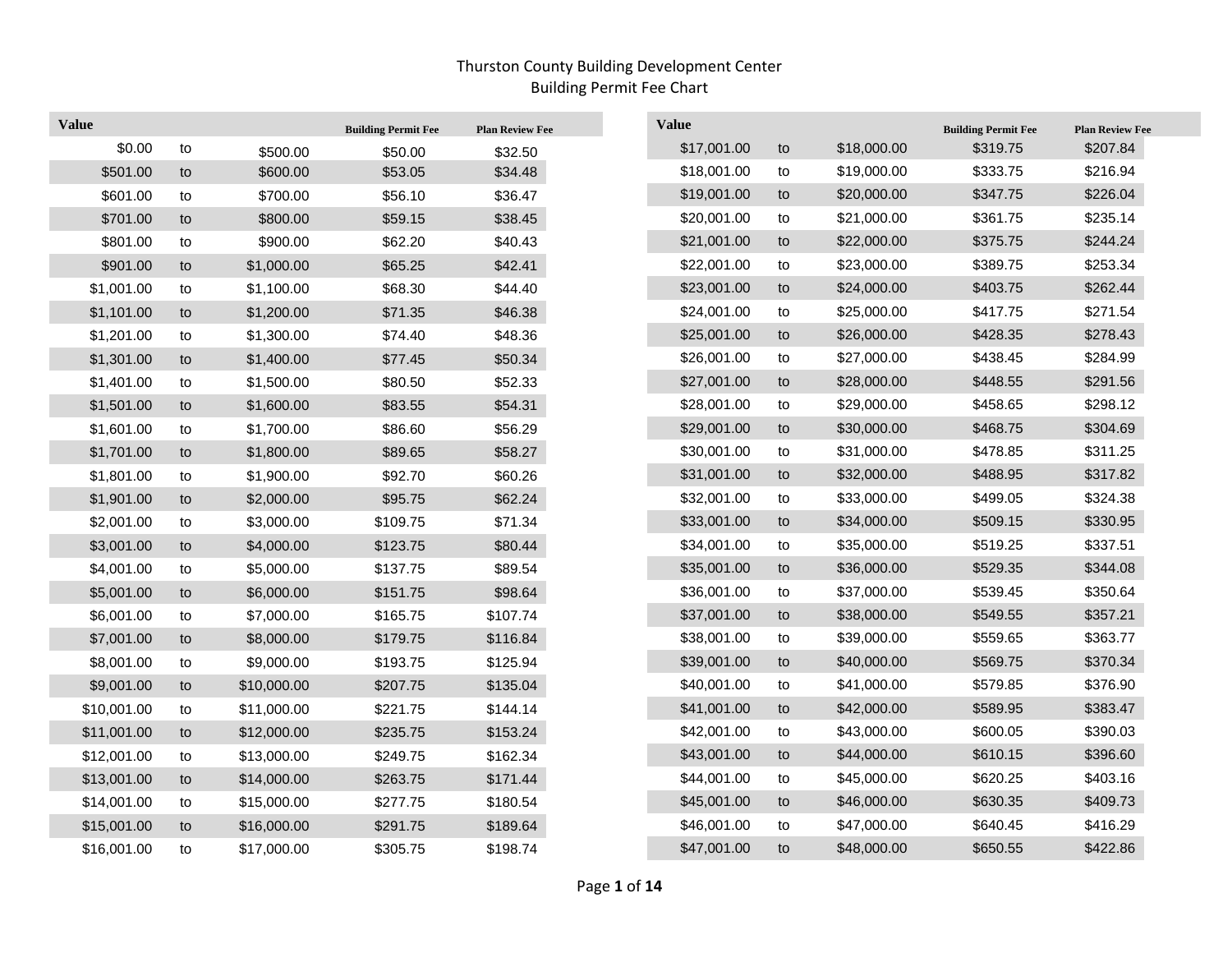| <b>Value</b> |    |             | <b>Building Permit Fee</b> | <b>Plan Review Fee</b> | <b>Value</b> |    |              | <b>Building Permit Fee</b> | <b>Plan Review Fee</b> |
|--------------|----|-------------|----------------------------|------------------------|--------------|----|--------------|----------------------------|------------------------|
| \$48,001.00  | to | \$49,000.00 | \$660.65                   | \$429.42               | \$79,001.00  | to | \$80,000.00  | \$880.25                   | \$572.16               |
| \$49,001.00  | to | \$50,000.00 | \$670.75                   | \$435.99               | \$80,001.00  | to | \$81,000.00  | \$887.25                   | \$576.71               |
| \$50,001.00  | to | \$51,000.00 | \$677.25                   | \$440.21               | \$81,001.00  | to | \$82,000.00  | \$894.25                   | \$581.26               |
| \$51,001.00  | to | \$52,000.00 | \$684.25                   | \$444.76               | \$82,001.00  | to | \$83,000.00  | \$901.25                   | \$585.81               |
| \$52,001.00  | to | \$53,000.00 | \$691.25                   | \$449.31               | \$83,001.00  | to | \$84,000.00  | \$908.25                   | \$590.36               |
| \$53,001.00  | to | \$54,000.00 | \$698.25                   | \$453.86               | \$84,001.00  | to | \$85,000.00  | \$915.25                   | \$594.91               |
| \$54,001.00  | to | \$55,000.00 | \$705.25                   | \$458.41               | \$85,001.00  | to | \$86,000.00  | \$922.25                   | \$599.46               |
| \$55,001.00  | to | \$56,000.00 | \$712.25                   | \$462.96               | \$86,001.00  | to | \$87,000.00  | \$929.25                   | \$604.01               |
| \$56,001.00  | to | \$57,000.00 | \$719.25                   | \$467.51               | \$87,001.00  | to | \$88,000.00  | \$936.25                   | \$608.56               |
| \$57,001.00  | to | \$58,000.00 | \$726.25                   | \$472.06               | \$88,001.00  | to | \$89,000.00  | \$943.25                   | \$613.11               |
| \$58,001.00  | to | \$59,000.00 | \$733.25                   | \$476.61               | \$89,001.00  | to | \$90,000.00  | \$950.25                   | \$617.66               |
| \$59,001.00  | to | \$60,000.00 | \$740.25                   | \$481.16               | \$90,001.00  | to | \$91,000.00  | \$957.25                   | \$622.21               |
| \$60,001.00  | to | \$61,000.00 | \$747.25                   | \$485.71               | \$91,001.00  | to | \$92,000.00  | \$964.25                   | \$626.76               |
| \$61,001.00  | to | \$62,000.00 | \$754.25                   | \$490.26               | \$92,001.00  | to | \$93,000.00  | \$971.25                   | \$631.31               |
| \$62,001.00  | to | \$63,000.00 | \$761.25                   | \$494.81               | \$93,001.00  | to | \$94,000.00  | \$978.25                   | \$635.86               |
| \$63,001.00  | to | \$64,000.00 | \$768.25                   | \$499.36               | \$94,001.00  | to | \$95,000.00  | \$985.25                   | \$640.41               |
| \$64,001.00  | to | \$65,000.00 | \$775.25                   | \$503.91               | \$95,001.00  | to | \$96,000.00  | \$992.25                   | \$644.96               |
| \$65,001.00  | to | \$66,000.00 | \$782.25                   | \$508.46               | \$96,001.00  | to | \$97,000.00  | \$999.25                   | \$649.51               |
| \$66,001.00  | to | \$67,000.00 | \$789.25                   | \$513.01               | \$97,001.00  | to | \$98,000.00  | \$1,006.25                 | \$654.06               |
| \$67,001.00  | to | \$68,000.00 | \$796.25                   | \$517.56               | \$98,001.00  | to | \$99,000.00  | \$1,013.25                 | \$658.61               |
| \$68,001.00  | to | \$69,000.00 | \$803.25                   | \$522.11               | \$99,001.00  | to | \$100,000.00 | \$1,020.25                 | \$663.16               |
| \$69,001.00  | to | \$70,000.00 | \$810.25                   | \$526.66               | \$100,001.00 | to | \$101,000.00 | \$1,025.85                 | \$666.80               |
| \$70,001.00  | to | \$71,000.00 | \$817.25                   | \$531.21               | \$101,001.00 | to | \$102,000.00 | \$1,031.45                 | \$670.44               |
| \$71,001.00  | to | \$72,000.00 | \$824.25                   | \$535.76               | \$102,001.00 | to | \$103,000.00 | \$1,037.05                 | \$674.08               |
| \$72,001.00  | to | \$73,000.00 | \$831.25                   | \$540.31               | \$103,001.00 | to | \$104,000.00 | \$1,042.65                 | \$677.72               |
| \$73,001.00  | to | \$74,000.00 | \$838.25                   | \$544.86               | \$104,001.00 | to | \$105,000.00 | \$1,048.25                 | \$681.36               |
| \$74,001.00  | to | \$75,000.00 | \$845.25                   | \$549.41               | \$105,001.00 | to | \$106,000.00 | \$1,053.85                 | \$685.00               |
| \$75,001.00  | to | \$76,000.00 | \$852.25                   | \$553.96               | \$106,001.00 | to | \$107,000.00 | \$1,059.45                 | \$688.64               |
| \$76,001.00  | to | \$77,000.00 | \$859.25                   | \$558.51               | \$107,001.00 | to | \$108,000.00 | \$1,065.05                 | \$692.28               |
| \$77,001.00  | to | \$78,000.00 | \$866.25                   | \$563.06               | \$108,001.00 | to | \$109,000.00 | \$1,070.65                 | \$695.92               |
| \$78,001.00  | to | \$79,000.00 | \$873.25                   | \$567.61               | \$109,001.00 | to | \$110,000.00 | \$1,076.25                 | \$699.56               |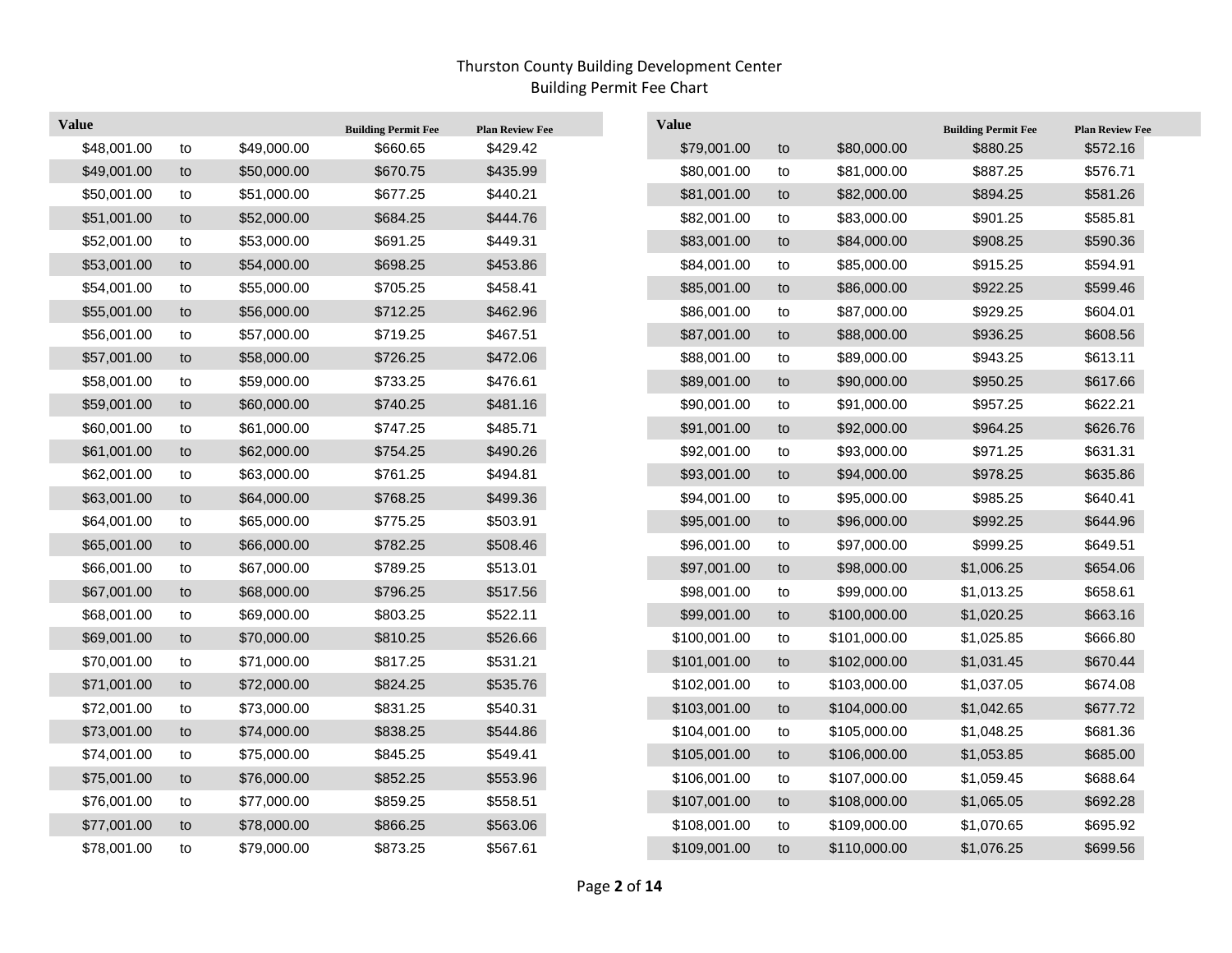$\overline{\phantom{a}}$ 

| <b>Value</b> |    |              | <b>Building Permit Fee</b> | <b>Plan Review Fee</b> | <b>Value</b> |    |              | <b>Building Permit Fee</b> | <b>Plan Review Fee</b> |
|--------------|----|--------------|----------------------------|------------------------|--------------|----|--------------|----------------------------|------------------------|
| \$110,001.00 | to | \$111,000.00 | \$1,081.85                 | \$703.20               | \$141,001.00 | to | \$142,000.00 | \$1,255.45                 | \$816.04               |
| \$111,001.00 | to | \$112,000.00 | \$1,087.45                 | \$706.84               | \$142,001.00 | to | \$143,000.00 | \$1,261.05                 | \$819.68               |
| \$112,001.00 | to | \$113,000.00 | \$1,093.05                 | \$710.48               | \$143,001.00 | to | \$144,000.00 | \$1,266.65                 | \$823.32               |
| \$113,001.00 | to | \$114,000.00 | \$1,098.65                 | \$714.12               | \$144,001.00 | to | \$145,000.00 | \$1,272.25                 | \$826.96               |
| \$114,001.00 | to | \$115,000.00 | \$1,104.25                 | \$717.76               | \$145,001.00 | to | \$146,000.00 | \$1,277.85                 | \$830.60               |
| \$115,001.00 | to | \$116,000.00 | \$1,109.85                 | \$721.40               | \$146,001.00 | to | \$147,000.00 | \$1,283.45                 | \$834.24               |
| \$116,001.00 | to | \$117,000.00 | \$1,115.45                 | \$725.04               | \$147,001.00 | to | \$148,000.00 | \$1,289.05                 | \$837.88               |
| \$117,001.00 | to | \$118,000.00 | \$1,121.05                 | \$728.68               | \$148,001.00 | to | \$149,000.00 | \$1,294.65                 | \$841.52               |
| \$118,001.00 | to | \$119,000.00 | \$1,126.65                 | \$732.32               | \$149,001.00 | to | \$150,000.00 | \$1,300.25                 | \$845.16               |
| \$119,001.00 | to | \$120,000.00 | \$1,132.25                 | \$735.96               | \$150,001.00 | to | \$151,000.00 | \$1,305.85                 | \$848.80               |
| \$120,001.00 | to | \$121,000.00 | \$1,137.85                 | \$739.60               | \$151,001.00 | to | \$152,000.00 | \$1,311.45                 | \$852.44               |
| \$121,001.00 | to | \$122,000.00 | \$1,143.45                 | \$743.24               | \$152,001.00 | to | \$153,000.00 | \$1,317.05                 | \$856.08               |
| \$122,001.00 | to | \$123,000.00 | \$1,149.05                 | \$746.88               | \$153,001.00 | to | \$154,000.00 | \$1,322.65                 | \$859.72               |
| \$123,001.00 | to | \$124,000.00 | \$1,154.65                 | \$750.52               | \$154,001.00 | to | \$155,000.00 | \$1,328.25                 | \$863.36               |
| \$124,001.00 | to | \$125,000.00 | \$1,160.25                 | \$754.16               | \$155,001.00 | to | \$156,000.00 | \$1,333.85                 | \$867.00               |
| \$125,001.00 | to | \$126,000.00 | \$1,165.85                 | \$757.80               | \$156,001.00 | to | \$157,000.00 | \$1,339.45                 | \$870.64               |
| \$126,001.00 | to | \$127,000.00 | \$1,171.45                 | \$761.44               | \$157,001.00 | to | \$158,000.00 | \$1,345.05                 | \$874.28               |
| \$127,001.00 | to | \$128,000.00 | \$1,177.05                 | \$765.08               | \$158,001.00 | to | \$159,000.00 | \$1,350.65                 | \$877.92               |
| \$128,001.00 | to | \$129,000.00 | \$1,182.65                 | \$768.72               | \$159,001.00 | to | \$160,000.00 | \$1,356.25                 | \$881.56               |
| \$129,001.00 | to | \$130,000.00 | \$1,188.25                 | \$772.36               | \$160,001.00 | to | \$161,000.00 | \$1,361.85                 | \$885.20               |
| \$130,001.00 | to | \$131,000.00 | \$1,193.85                 | \$776.00               | \$161,001.00 | to | \$162,000.00 | \$1,367.45                 | \$888.84               |
| \$131,001.00 | to | \$132,000.00 | \$1,199.45                 | \$779.64               | \$162,001.00 | to | \$163,000.00 | \$1,373.05                 | \$892.48               |
| \$132,001.00 | to | \$133,000.00 | \$1,205.05                 | \$783.28               | \$163,001.00 | to | \$164,000.00 | \$1,378.65                 | \$896.12               |
| \$133,001.00 | to | \$134,000.00 | \$1,210.65                 | \$786.92               | \$164,001.00 | to | \$165,000.00 | \$1,384.25                 | \$899.76               |
| \$134,001.00 | to | \$135,000.00 | \$1,216.25                 | \$790.56               | \$165,001.00 | to | \$166,000.00 | \$1,389.85                 | \$903.40               |
| \$135,001.00 | to | \$136,000.00 | \$1,221.85                 | \$794.20               | \$166,001.00 | to | \$167,000.00 | \$1,395.45                 | \$907.04               |
| \$136,001.00 | to | \$137,000.00 | \$1,227.45                 | \$797.84               | \$167,001.00 | to | \$168,000.00 | \$1,401.05                 | \$910.68               |
| \$137,001.00 | to | \$138,000.00 | \$1,233.05                 | \$801.48               | \$168,001.00 | to | \$169,000.00 | \$1,406.65                 | \$914.32               |
| \$138,001.00 | to | \$139,000.00 | \$1,238.65                 | \$805.12               | \$169,001.00 | to | \$170,000.00 | \$1,412.25                 | \$917.96               |
| \$139,001.00 | to | \$140,000.00 | \$1,244.25                 | \$808.76               | \$170,001.00 | to | \$171,000.00 | \$1,417.85                 | \$921.60               |
| \$140,001.00 | to | \$141,000.00 | \$1,249.85                 | \$812.40               | \$171,001.00 | to | \$172,000.00 | \$1,423.45                 | \$925.24               |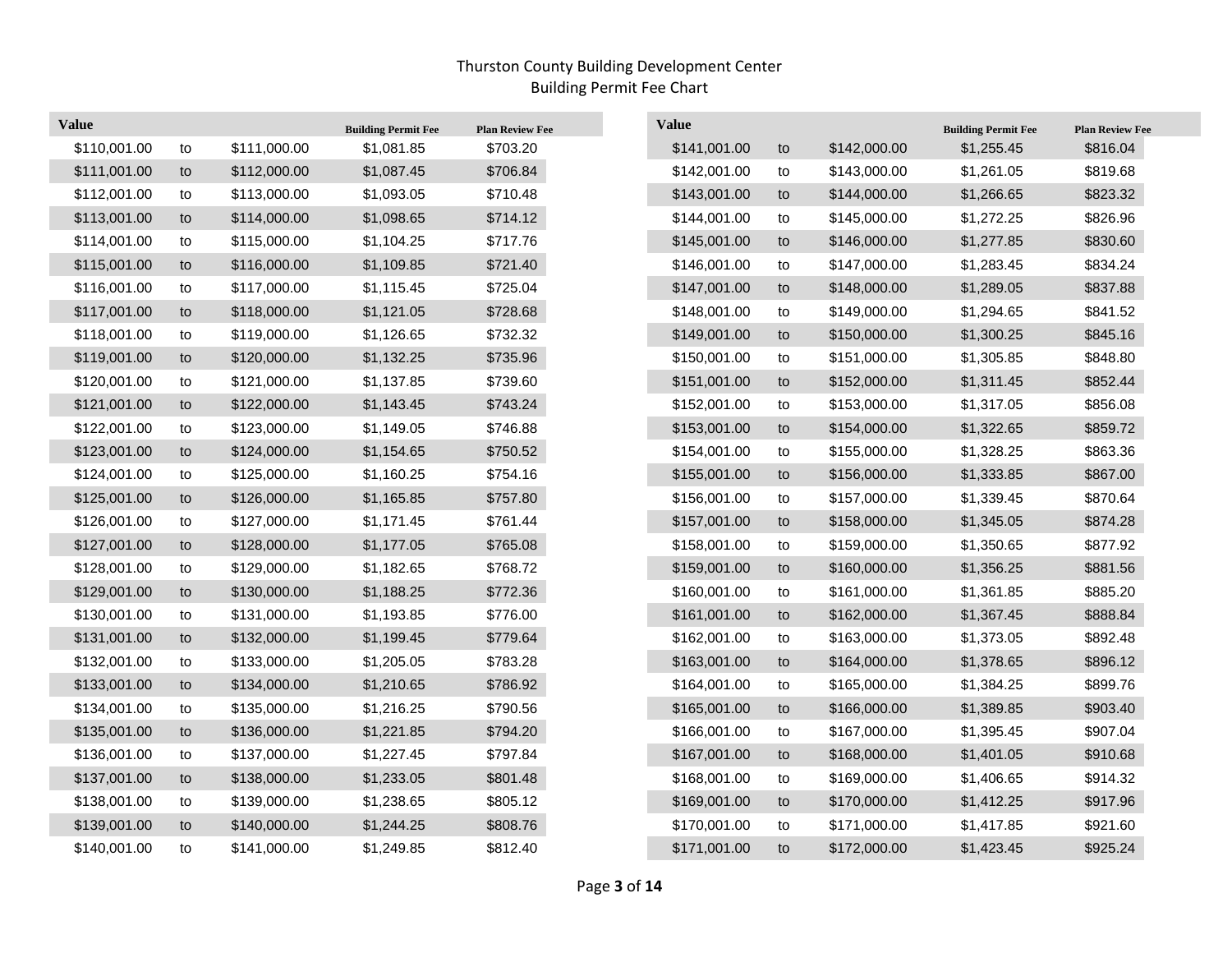| <b>Value</b> |    |              | <b>Building Permit Fee</b> | <b>Plan Review Fee</b> | <b>Value</b> |    |              | <b>Building Permit Fee</b> | <b>Plan Review Fee</b> |
|--------------|----|--------------|----------------------------|------------------------|--------------|----|--------------|----------------------------|------------------------|
| \$172,001.00 | to | \$173,000.00 | \$1,429.05                 | \$928.88               | \$203,001.00 | to | \$204,000.00 | \$1,602.65                 | \$1,041.72             |
| \$173,001.00 | to | \$174,000.00 | \$1,434.65                 | \$932.52               | \$204,001.00 | to | \$205,000.00 | \$1,608.25                 | \$1,045.36             |
| \$174,001.00 | to | \$175,000.00 | \$1,440.25                 | \$936.16               | \$205,001.00 | to | \$206,000.00 | \$1,613.85                 | \$1,049.00             |
| \$175,001.00 | to | \$176,000.00 | \$1,445.85                 | \$939.80               | \$206,001.00 | to | \$207,000.00 | \$1,619.45                 | \$1,052.64             |
| \$176,001.00 | to | \$177,000.00 | \$1,451.45                 | \$943.44               | \$207,001.00 | to | \$208,000.00 | \$1,625.05                 | \$1,056.28             |
| \$177,001.00 | to | \$178,000.00 | \$1,457.05                 | \$947.08               | \$208,001.00 | to | \$209,000.00 | \$1,630.65                 | \$1,059.92             |
| \$178,001.00 | to | \$179,000.00 | \$1,462.65                 | \$950.72               | \$209,001.00 | to | \$210,000.00 | \$1,636.25                 | \$1,063.56             |
| \$179,001.00 | to | \$180,000.00 | \$1,468.25                 | \$954.36               | \$210,001.00 | to | \$211,000.00 | \$1,641.85                 | \$1,067.20             |
| \$180,001.00 | to | \$181,000.00 | \$1,473.85                 | \$958.00               | \$211,001.00 | to | \$212,000.00 | \$1,647.45                 | \$1,070.84             |
| \$181,001.00 | to | \$182,000.00 | \$1,479.45                 | \$961.64               | \$212,001.00 | to | \$213,000.00 | \$1,653.05                 | \$1,074.48             |
| \$182,001.00 | to | \$183,000.00 | \$1,485.05                 | \$965.28               | \$213,001.00 | to | \$214,000.00 | \$1,658.65                 | \$1,078.12             |
| \$183,001.00 | to | \$184,000.00 | \$1,490.65                 | \$968.92               | \$214,001.00 | to | \$215,000.00 | \$1,664.25                 | \$1,081.76             |
| \$184,001.00 | to | \$185,000.00 | \$1,496.25                 | \$972.56               | \$215,001.00 | to | \$216,000.00 | \$1,669.85                 | \$1,085.40             |
| \$185,001.00 | to | \$186,000.00 | \$1,501.85                 | \$976.20               | \$216,001.00 | to | \$217,000.00 | \$1,675.45                 | \$1,089.04             |
| \$186,001.00 | to | \$187,000.00 | \$1,507.45                 | \$979.84               | \$217,001.00 | to | \$218,000.00 | \$1,681.05                 | \$1,092.68             |
| \$187,001.00 | to | \$188,000.00 | \$1,513.05                 | \$983.48               | \$218,001.00 | to | \$219,000.00 | \$1,686.65                 | \$1,096.32             |
| \$188,001.00 | to | \$189,000.00 | \$1,518.65                 | \$987.12               | \$219,001.00 | to | \$220,000.00 | \$1,692.25                 | \$1,099.96             |
| \$189,001.00 | to | \$190,000.00 | \$1,524.25                 | \$990.76               | \$220,001.00 | to | \$221,000.00 | \$1,697.85                 | \$1,103.60             |
| \$190,001.00 | to | \$191,000.00 | \$1,529.85                 | \$994.40               | \$221,001.00 | to | \$222,000.00 | \$1,703.45                 | \$1,107.24             |
| \$191,001.00 | to | \$192,000.00 | \$1,535.45                 | \$998.04               | \$222,001.00 | to | \$223,000.00 | \$1,709.05                 | \$1,110.88             |
| \$192,001.00 | to | \$193,000.00 | \$1,541.05                 | \$1,001.68             | \$223,001.00 | to | \$224,000.00 | \$1,714.65                 | \$1,114.52             |
| \$193,001.00 | to | \$194,000.00 | \$1,546.65                 | \$1,005.32             | \$224,001.00 | to | \$225,000.00 | \$1,720.25                 | \$1,118.16             |
| \$194,001.00 | to | \$195,000.00 | \$1,552.25                 | \$1,008.96             | \$225,001.00 | to | \$226,000.00 | \$1,725.85                 | \$1,121.80             |
| \$195,001.00 | to | \$196,000.00 | \$1,557.85                 | \$1,012.60             | \$226,001.00 | to | \$227,000.00 | \$1,731.45                 | \$1,125.44             |
| \$196,001.00 | to | \$197,000.00 | \$1,563.45                 | \$1,016.24             | \$227,001.00 | to | \$228,000.00 | \$1,737.05                 | \$1,129.08             |
| \$197,001.00 | to | \$198,000.00 | \$1,569.05                 | \$1,019.88             | \$228,001.00 | to | \$229,000.00 | \$1,742.65                 | \$1,132.72             |
| \$198,001.00 | to | \$199,000.00 | \$1,574.65                 | \$1,023.52             | \$229,001.00 | to | \$230,000.00 | \$1,748.25                 | \$1,136.36             |
| \$199,001.00 | to | \$200,000.00 | \$1,580.25                 | \$1,027.16             | \$230,001.00 | to | \$231,000.00 | \$1,753.85                 | \$1,140.00             |
| \$200,001.00 | to | \$201,000.00 | \$1,585.85                 | \$1,030.80             | \$231,001.00 | to | \$232,000.00 | \$1,759.45                 | \$1,143.64             |
| \$201,001.00 | to | \$202,000.00 | \$1,591.45                 | \$1,034.44             | \$232,001.00 | to | \$233,000.00 | \$1,765.05                 | \$1,147.28             |
| \$202,001.00 | to | \$203,000.00 | \$1,597.05                 | \$1,038.08             | \$233,001.00 | to | \$234,000.00 | \$1,770.65                 | \$1,150.92             |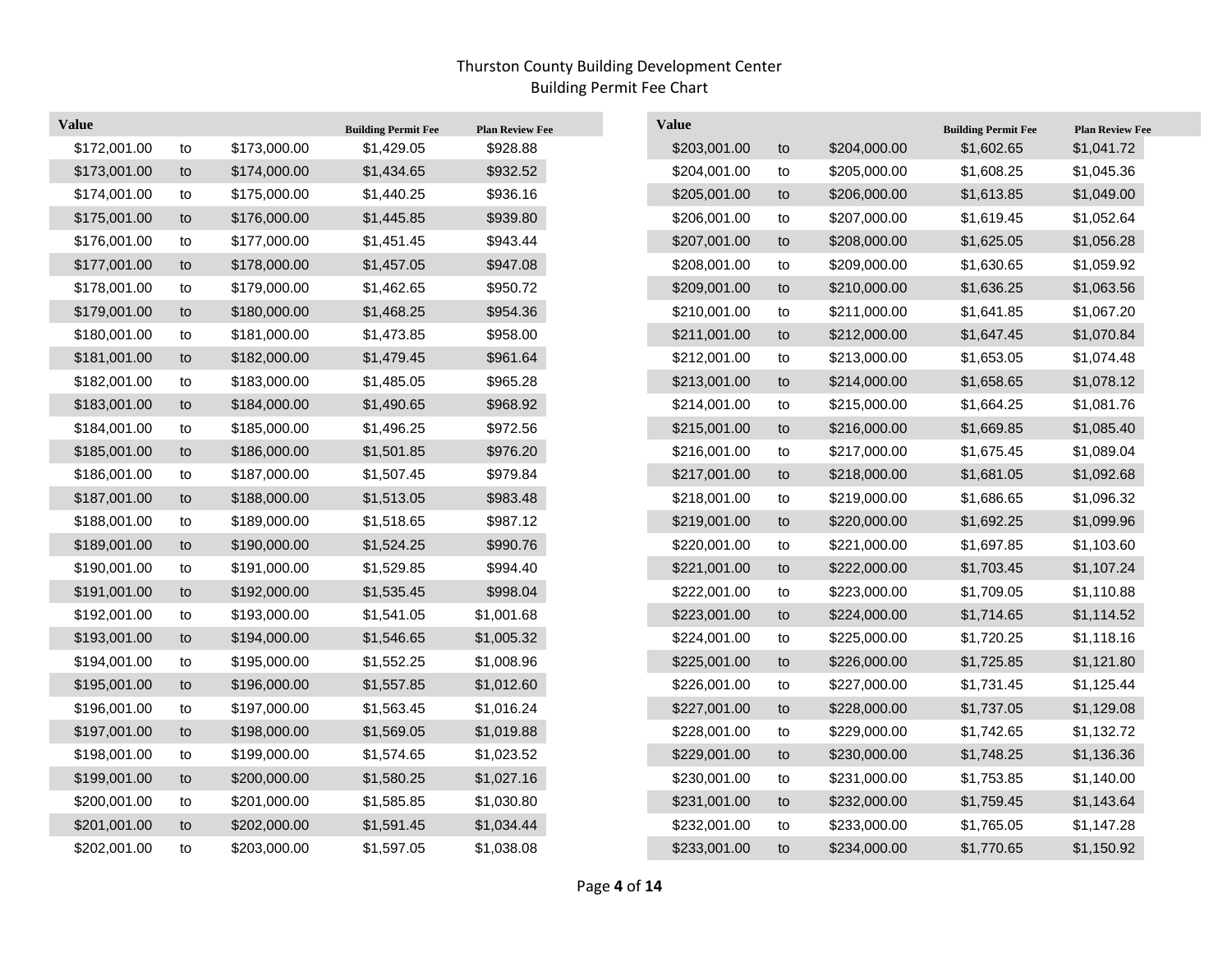| <b>Value</b> |    |              | <b>Building Permit Fee</b> | <b>Plan Review Fee</b> | <b>Value</b> |    |              | <b>Building Permit Fee</b> | <b>Plan Review Fee</b> |
|--------------|----|--------------|----------------------------|------------------------|--------------|----|--------------|----------------------------|------------------------|
| \$234,001.00 | to | \$235,000.00 | \$1,776.25                 | \$1,154.56             | \$265,001.00 | to | \$266,000.00 | \$1,949.85                 | \$1,267.40             |
| \$235,001.00 | to | \$236,000.00 | \$1,781.85                 | \$1,158.20             | \$266,001.00 | to | \$267,000.00 | \$1,955.45                 | \$1,271.04             |
| \$236,001.00 | to | \$237,000.00 | \$1,787.45                 | \$1,161.84             | \$267,001.00 | to | \$268,000.00 | \$1,961.05                 | \$1,274.68             |
| \$237,001.00 | to | \$238,000.00 | \$1,793.05                 | \$1,165.48             | \$268,001.00 | to | \$269,000.00 | \$1,966.65                 | \$1,278.32             |
| \$238,001.00 | to | \$239,000.00 | \$1,798.65                 | \$1,169.12             | \$269,001.00 | to | \$270,000.00 | \$1,972.25                 | \$1,281.96             |
| \$239,001.00 | to | \$240,000.00 | \$1,804.25                 | \$1,172.76             | \$270,001.00 | to | \$271,000.00 | \$1,977.85                 | \$1,285.60             |
| \$240,001.00 | to | \$241,000.00 | \$1,809.85                 | \$1,176.40             | \$271,001.00 | to | \$272,000.00 | \$1,983.45                 | \$1,289.24             |
| \$241,001.00 | to | \$242,000.00 | \$1,815.45                 | \$1,180.04             | \$272,001.00 | to | \$273,000.00 | \$1,989.05                 | \$1,292.88             |
| \$242,001.00 | to | \$243,000.00 | \$1,821.05                 | \$1,183.68             | \$273,001.00 | to | \$274,000.00 | \$1,994.65                 | \$1,296.52             |
| \$243,001.00 | to | \$244,000.00 | \$1,826.65                 | \$1,187.32             | \$274,001.00 | to | \$275,000.00 | \$2,000.25                 | \$1,300.16             |
| \$244,001.00 | to | \$245,000.00 | \$1,832.25                 | \$1,190.96             | \$275,001.00 | to | \$276,000.00 | \$2,005.85                 | \$1,303.80             |
| \$245,001.00 | to | \$246,000.00 | \$1,837.85                 | \$1,194.60             | \$276,001.00 | to | \$277,000.00 | \$2,011.45                 | \$1,307.44             |
| \$246,001.00 | to | \$247,000.00 | \$1,843.45                 | \$1,198.24             | \$277,001.00 | to | \$278,000.00 | \$2,017.05                 | \$1,311.08             |
| \$247,001.00 | to | \$248,000.00 | \$1,849.05                 | \$1,201.88             | \$278,001.00 | to | \$279,000.00 | \$2,022.65                 | \$1,314.72             |
| \$248,001.00 | to | \$249,000.00 | \$1,854.65                 | \$1,205.52             | \$279,001.00 | to | \$280,000.00 | \$2,028.25                 | \$1,318.36             |
| \$249,001.00 | to | \$250,000.00 | \$1,860.25                 | \$1,209.16             | \$280,001.00 | to | \$281,000.00 | \$2,033.85                 | \$1,322.00             |
| \$250,001.00 | to | \$251,000.00 | \$1,865.85                 | \$1,212.80             | \$281,001.00 | to | \$282,000.00 | \$2,039.45                 | \$1,325.64             |
| \$251,001.00 | to | \$252,000.00 | \$1,871.45                 | \$1,216.44             | \$282,001.00 | to | \$283,000.00 | \$2,045.05                 | \$1,329.28             |
| \$252,001.00 | to | \$253,000.00 | \$1,877.05                 | \$1,220.08             | \$283,001.00 | to | \$284,000.00 | \$2,050.65                 | \$1,332.92             |
| \$253,001.00 | to | \$254,000.00 | \$1,882.65                 | \$1,223.72             | \$284,001.00 | to | \$285,000.00 | \$2,056.25                 | \$1,336.56             |
| \$254,001.00 | to | \$255,000.00 | \$1,888.25                 | \$1,227.36             | \$285,001.00 | to | \$286,000.00 | \$2,061.85                 | \$1,340.20             |
| \$255,001.00 | to | \$256,000.00 | \$1,893.85                 | \$1,231.00             | \$286,001.00 | to | \$287,000.00 | \$2,067.45                 | \$1,343.84             |
| \$256,001.00 | to | \$257,000.00 | \$1,899.45                 | \$1,234.64             | \$287,001.00 | to | \$288,000.00 | \$2,073.05                 | \$1,347.48             |
| \$257,001.00 | to | \$258,000.00 | \$1,905.05                 | \$1,238.28             | \$288,001.00 | to | \$289,000.00 | \$2,078.65                 | \$1,351.12             |
| \$258,001.00 | to | \$259,000.00 | \$1,910.65                 | \$1,241.92             | \$289,001.00 | to | \$290,000.00 | \$2,084.25                 | \$1,354.76             |
| \$259,001.00 | to | \$260,000.00 | \$1,916.25                 | \$1,245.56             | \$290,001.00 | to | \$291,000.00 | \$2,089.85                 | \$1,358.40             |
| \$260,001.00 | to | \$261,000.00 | \$1,921.85                 | \$1,249.20             | \$291,001.00 | to | \$292,000.00 | \$2,095.45                 | \$1,362.04             |
| \$261,001.00 | to | \$262,000.00 | \$1,927.45                 | \$1,252.84             | \$292,001.00 | to | \$293,000.00 | \$2,101.05                 | \$1,365.68             |
| \$262,001.00 | to | \$263,000.00 | \$1,933.05                 | \$1,256.48             | \$293,001.00 | to | \$294,000.00 | \$2,106.65                 | \$1,369.32             |
| \$263,001.00 | to | \$264,000.00 | \$1,938.65                 | \$1,260.12             | \$294,001.00 | to | \$295,000.00 | \$2,112.25                 | \$1,372.96             |
| \$264,001.00 | to | \$265,000.00 | \$1,944.25                 | \$1,263.76             | \$295,001.00 | to | \$296,000.00 | \$2,117.85                 | \$1,376.60             |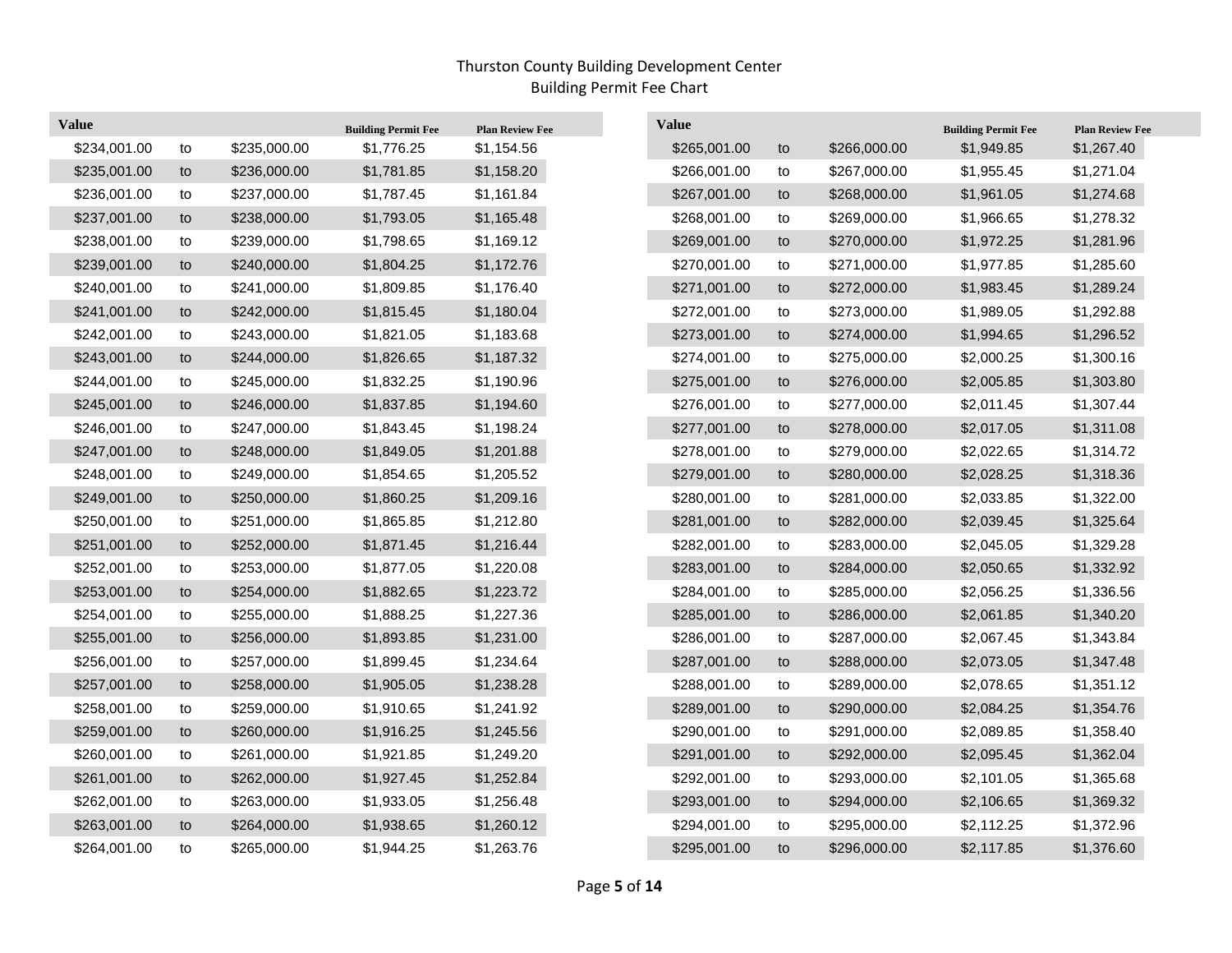$\overline{\phantom{a}}$ 

| <b>Value</b> |    |              | <b>Building Permit Fee</b> | <b>Plan Review Fee</b> | Value        |    |              | <b>Building Permit Fee</b> | <b>Plan Review Fee</b> |
|--------------|----|--------------|----------------------------|------------------------|--------------|----|--------------|----------------------------|------------------------|
| \$296,001.00 | to | \$297,000.00 | \$2,123.45                 | \$1,380.24             | \$327,001.00 | to | \$328,000.00 | \$2,297.05                 | \$1,493.08             |
| \$297,001.00 | to | \$298,000.00 | \$2,129.05                 | \$1,383.88             | \$328,001.00 | to | \$329,000.00 | \$2,302.65                 | \$1,496.72             |
| \$298,001.00 | to | \$299,000.00 | \$2,134.65                 | \$1,387.52             | \$329,001.00 | to | \$330,000.00 | \$2,308.25                 | \$1,500.36             |
| \$299,001.00 | to | \$300,000.00 | \$2,140.25                 | \$1,391.16             | \$330,001.00 | to | \$331,000.00 | \$2,313.85                 | \$1,504.00             |
| \$300,001.00 | to | \$301,000.00 | \$2,145.85                 | \$1,394.80             | \$331,001.00 | to | \$332,000.00 | \$2,319.45                 | \$1,507.64             |
| \$301,001.00 | to | \$302,000.00 | \$2,151.45                 | \$1,398.44             | \$332,001.00 | to | \$333,000.00 | \$2,325.05                 | \$1,511.28             |
| \$302,001.00 | to | \$303,000.00 | \$2,157.05                 | \$1,402.08             | \$333,001.00 | to | \$334,000.00 | \$2,330.65                 | \$1,514.92             |
| \$303,001.00 | to | \$304,000.00 | \$2,162.65                 | \$1,405.72             | \$334,001.00 | to | \$335,000.00 | \$2,336.25                 | \$1,518.56             |
| \$304,001.00 | to | \$305,000.00 | \$2,168.25                 | \$1,409.36             | \$335,001.00 | to | \$336,000.00 | \$2,341.85                 | \$1,522.20             |
| \$305,001.00 | to | \$306,000.00 | \$2,173.85                 | \$1,413.00             | \$336,001.00 | to | \$337,000.00 | \$2,347.45                 | \$1,525.84             |
| \$306,001.00 | to | \$307,000.00 | \$2,179.45                 | \$1,416.64             | \$337,001.00 | to | \$338,000.00 | \$2,353.05                 | \$1,529.48             |
| \$307,001.00 | to | \$308,000.00 | \$2,185.05                 | \$1,420.28             | \$338,001.00 | to | \$339,000.00 | \$2,358.65                 | \$1,533.12             |
| \$308,001.00 | to | \$309,000.00 | \$2,190.65                 | \$1,423.92             | \$339,001.00 | to | \$340,000.00 | \$2,364.25                 | \$1,536.76             |
| \$309,001.00 | to | \$310,000.00 | \$2,196.25                 | \$1,427.56             | \$340,001.00 | to | \$341,000.00 | \$2,369.85                 | \$1,540.40             |
| \$310,001.00 | to | \$311,000.00 | \$2,201.85                 | \$1,431.20             | \$341,001.00 | to | \$342,000.00 | \$2,375.45                 | \$1,544.04             |
| \$311,001.00 | to | \$312,000.00 | \$2,207.45                 | \$1,434.84             | \$342,001.00 | to | \$343,000.00 | \$2,381.05                 | \$1,547.68             |
| \$312,001.00 | to | \$313,000.00 | \$2,213.05                 | \$1,438.48             | \$343,001.00 | to | \$344,000.00 | \$2,386.65                 | \$1,551.32             |
| \$313,001.00 | to | \$314,000.00 | \$2,218.65                 | \$1,442.12             | \$344,001.00 | to | \$345,000.00 | \$2,392.25                 | \$1,554.96             |
| \$314,001.00 | to | \$315,000.00 | \$2,224.25                 | \$1,445.76             | \$345,001.00 | to | \$346,000.00 | \$2,397.85                 | \$1,558.60             |
| \$315,001.00 | to | \$316,000.00 | \$2,229.85                 | \$1,449.40             | \$346,001.00 | to | \$347,000.00 | \$2,403.45                 | \$1,562.24             |
| \$316,001.00 | to | \$317,000.00 | \$2,235.45                 | \$1,453.04             | \$347,001.00 | to | \$348,000.00 | \$2,409.05                 | \$1,565.88             |
| \$317,001.00 | to | \$318,000.00 | \$2,241.05                 | \$1,456.68             | \$348,001.00 | to | \$349,000.00 | \$2,414.65                 | \$1,569.52             |
| \$318,001.00 | to | \$319,000.00 | \$2,246.65                 | \$1,460.32             | \$349,001.00 | to | \$350,000.00 | \$2,420.25                 | \$1,573.16             |
| \$319,001.00 | to | \$320,000.00 | \$2,252.25                 | \$1,463.96             | \$350,001.00 | to | \$351,000.00 | \$2,425.85                 | \$1,576.80             |
| \$320,001.00 | to | \$321,000.00 | \$2,257.85                 | \$1,467.60             | \$351,001.00 | to | \$352,000.00 | \$2,431.45                 | \$1,580.44             |
| \$321,001.00 | to | \$322,000.00 | \$2,263.45                 | \$1,471.24             | \$352,001.00 | to | \$353,000.00 | \$2,437.05                 | \$1,584.08             |
| \$322,001.00 | to | \$323,000.00 | \$2,269.05                 | \$1,474.88             | \$353,001.00 | to | \$354,000.00 | \$2,442.65                 | \$1,587.72             |
| \$323,001.00 | to | \$324,000.00 | \$2,274.65                 | \$1,478.52             | \$354,001.00 | to | \$355,000.00 | \$2,448.25                 | \$1,591.36             |
| \$324,001.00 | to | \$325,000.00 | \$2,280.25                 | \$1,482.16             | \$355,001.00 | to | \$356,000.00 | \$2,453.85                 | \$1,595.00             |
| \$325,001.00 | to | \$326,000.00 | \$2,285.85                 | \$1,485.80             | \$356,001.00 | to | \$357,000.00 | \$2,459.45                 | \$1,598.64             |
| \$326,001.00 | to | \$327,000.00 | \$2,291.45                 | \$1,489.44             | \$357,001.00 | to | \$358,000.00 | \$2,465.05                 | \$1,602.28             |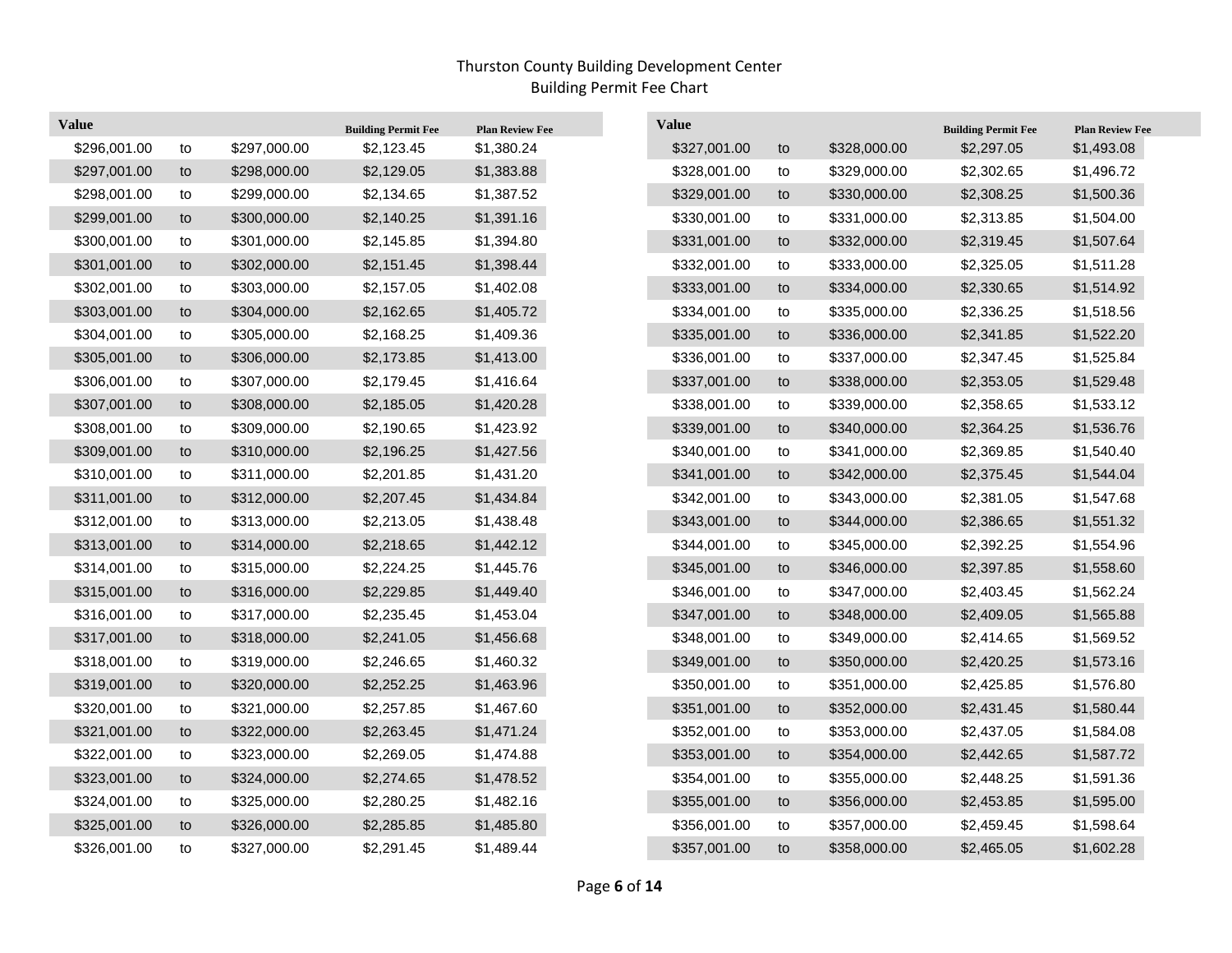| <b>Value</b> |    |              | <b>Building Permit Fee</b> | <b>Plan Review Fee</b> | <b>Value</b> |            |              | <b>Building Permit Fee</b> | <b>Plan Review Fee</b> |
|--------------|----|--------------|----------------------------|------------------------|--------------|------------|--------------|----------------------------|------------------------|
| \$358,001.00 | to | \$359,000.00 | \$2,470.65                 | \$1,605.92             | \$389,001.00 | to         | \$390,000.00 | \$2,644.25                 | \$1,718.76             |
| \$359,001.00 | to | \$360,000.00 | \$2,476.25                 | \$1,609.56             | \$390,001.00 | to         | \$391,000.00 | \$2,649.85                 | \$1,722.40             |
| \$360,001.00 | to | \$361,000.00 | \$2,481.85                 | \$1,613.20             | \$391,001.00 | to         | \$392,000.00 | \$2,655.45                 | \$1,726.04             |
| \$361,001.00 | to | \$362,000.00 | \$2,487.45                 | \$1,616.84             | \$392,001.00 | to         | \$393,000.00 | \$2,661.05                 | \$1,729.68             |
| \$362,001.00 | to | \$363,000.00 | \$2,493.05                 | \$1,620.48             | \$393,001.00 | to         | \$394,000.00 | \$2,666.65                 | \$1,733.32             |
| \$363,001.00 | to | \$364,000.00 | \$2,498.65                 | \$1,624.12             | \$394,001.00 | to         | \$395,000.00 | \$2,672.25                 | \$1,736.96             |
| \$364,001.00 | to | \$365,000.00 | \$2,504.25                 | \$1,627.76             | \$395,001.00 | to         | \$396,000.00 | \$2,677.85                 | \$1,740.60             |
| \$365,001.00 | to | \$366,000.00 | \$2,509.85                 | \$1,631.40             | \$396,001.00 | to         | \$397,000.00 | \$2,683.45                 | \$1,744.24             |
| \$366,001.00 | to | \$367,000.00 | \$2,515.45                 | \$1,635.04             | \$397,001.00 | to         | \$398,000.00 | \$2,689.05                 | \$1,747.88             |
| \$367,001.00 | to | \$368,000.00 | \$2,521.05                 | \$1,638.68             | \$398,001.00 | to         | \$399,000.00 | \$2,694.65                 | \$1,751.52             |
| \$368,001.00 | to | \$369,000.00 | \$2,526.65                 | \$1,642.32             | \$399,001.00 | to         | \$400,000.00 | \$2,700.25                 | \$1,755.16             |
| \$369,001.00 | to | \$370,000.00 | \$2,532.25                 | \$1,645.96             | \$400,001.00 | to         | \$401,000.00 | \$2,705.85                 | \$1,758.80             |
| \$370,001.00 | to | \$371,000.00 | \$2,537.85                 | \$1,649.60             | \$401,001.00 | to         | \$402,000.00 | \$2,711.45                 | \$1,762.44             |
| \$371,001.00 | to | \$372,000.00 | \$2,543.45                 | \$1,653.24             | \$402,001.00 | to         | \$403,000.00 | \$2,717.05                 | \$1,766.08             |
| \$372,001.00 | to | \$373,000.00 | \$2,549.05                 | \$1,656.88             | \$403,001.00 | to         | \$404,000.00 | \$2,722.65                 | \$1,769.72             |
| \$373,001.00 | to | \$374,000.00 | \$2,554.65                 | \$1,660.52             | \$404,001.00 | to         | \$405,000.00 | \$2,728.25                 | \$1,773.36             |
| \$374,001.00 | to | \$375,000.00 | \$2,560.25                 | \$1,664.16             | \$405,001.00 | to         | \$406,000.00 | \$2,733.85                 | \$1,777.00             |
| \$375,001.00 | to | \$376,000.00 | \$2,565.85                 | \$1,667.80             | \$406,001.00 | to         | \$407,000.00 | \$2,739.45                 | \$1,780.64             |
| \$376,001.00 | to | \$377,000.00 | \$2,571.45                 | \$1,671.44             | \$407,001.00 | to         | \$408,000.00 | \$2,745.05                 | \$1,784.28             |
| \$377,001.00 | to | \$378,000.00 | \$2,577.05                 | \$1,675.08             | \$408,001.00 | to         | \$409,000.00 | \$2,750.65                 | \$1,787.92             |
| \$378,001.00 | to | \$379,000.00 | \$2,582.65                 | \$1,678.72             | \$409,001.00 | to         | \$410,000.00 | \$2,756.25                 | \$1,791.56             |
| \$379,001.00 | to | \$380,000.00 | \$2,588.25                 | \$1,682.36             | \$410,001.00 | to         | \$411,000.00 | \$2,761.85                 | \$1,795.20             |
| \$380,001.00 | to | \$381,000.00 | \$2,593.85                 | \$1,686.00             | \$411,001.00 | to         | \$412,000.00 | \$2,767.45                 | \$1,798.84             |
| \$381,001.00 | to | \$382,000.00 | \$2,599.45                 | \$1,689.64             | \$412,001.00 | ${\sf to}$ | \$413,000.00 | \$2,773.05                 | \$1,802.48             |
| \$382,001.00 | to | \$383,000.00 | \$2,605.05                 | \$1,693.28             | \$413,001.00 | to         | \$414,000.00 | \$2,778.65                 | \$1,806.12             |
| \$383,001.00 | to | \$384,000.00 | \$2,610.65                 | \$1,696.92             | \$414,001.00 | to         | \$415,000.00 | \$2,784.25                 | \$1,809.76             |
| \$384,001.00 | to | \$385,000.00 | \$2,616.25                 | \$1,700.56             | \$415,001.00 | to         | \$416,000.00 | \$2,789.85                 | \$1,813.40             |
| \$385,001.00 | to | \$386,000.00 | \$2,621.85                 | \$1,704.20             | \$416,001.00 | to         | \$417,000.00 | \$2,795.45                 | \$1,817.04             |
| \$386,001.00 | to | \$387,000.00 | \$2,627.45                 | \$1,707.84             | \$417,001.00 | to         | \$418,000.00 | \$2,801.05                 | \$1,820.68             |
| \$387,001.00 | to | \$388,000.00 | \$2,633.05                 | \$1,711.48             | \$418,001.00 | to         | \$419,000.00 | \$2,806.65                 | \$1,824.32             |
| \$388,001.00 | to | \$389,000.00 | \$2,638.65                 | \$1,715.12             | \$419,001.00 | to         | \$420,000.00 | \$2,812.25                 | \$1,827.96             |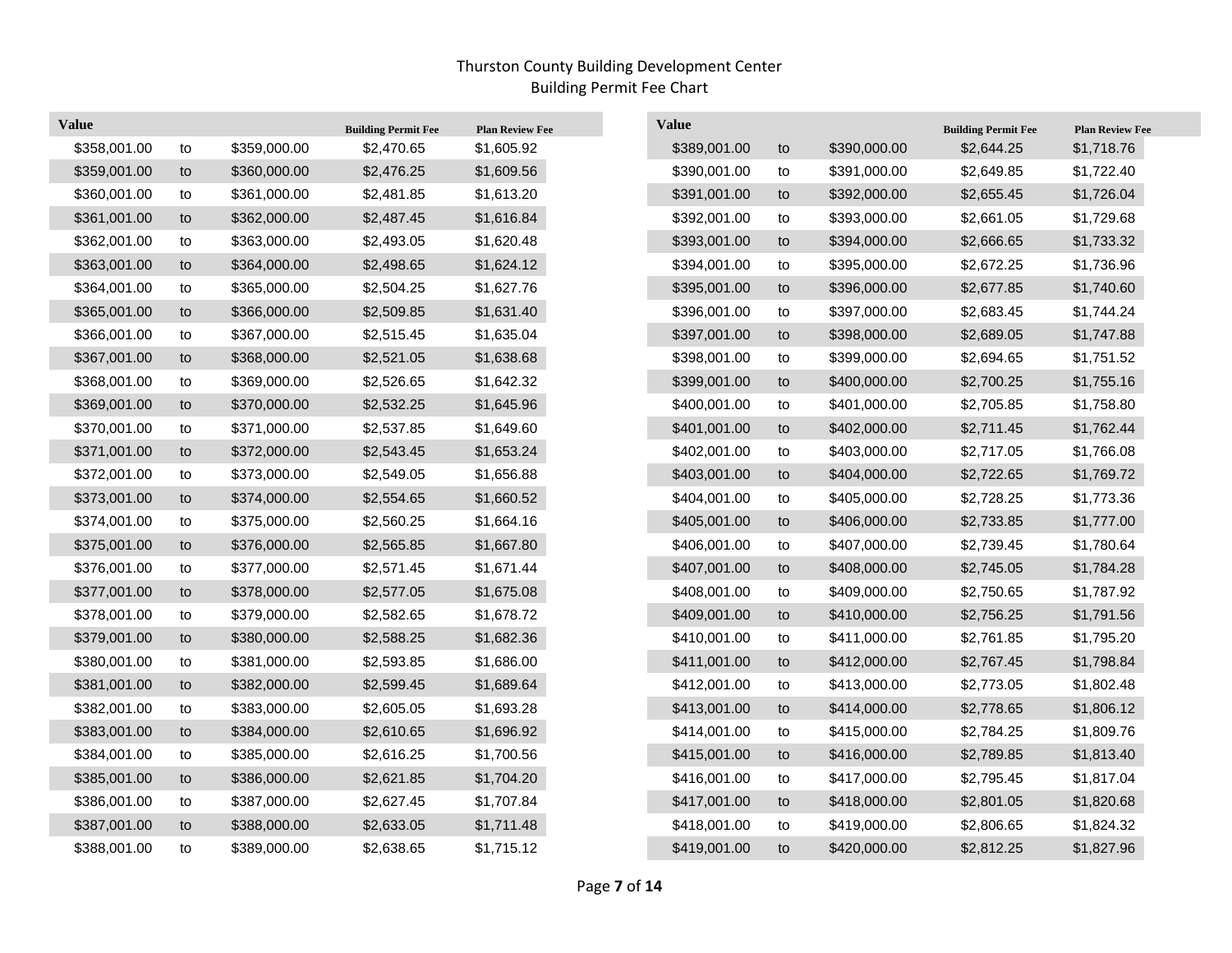$\overline{\phantom{a}}$ 

| <b>Value</b> |    |              | <b>Building Permit Fee</b> | <b>Plan Review Fee</b> | <b>Value</b> |    |              | <b>Building Permit Fee</b> | <b>Plan Review Fee</b> |
|--------------|----|--------------|----------------------------|------------------------|--------------|----|--------------|----------------------------|------------------------|
| \$420,001.00 | to | \$421,000.00 | \$2,817.85                 | \$1,831.60             | \$451,001.00 | to | \$452,000.00 | \$2,991.45                 | \$1,944.44             |
| \$421,001.00 | to | \$422,000.00 | \$2,823.45                 | \$1,835.24             | \$452,001.00 | to | \$453,000.00 | \$2,997.05                 | \$1,948.08             |
| \$422,001.00 | to | \$423,000.00 | \$2,829.05                 | \$1,838.88             | \$453,001.00 | to | \$454,000.00 | \$3,002.65                 | \$1,951.72             |
| \$423,001.00 | to | \$424,000.00 | \$2,834.65                 | \$1,842.52             | \$454,001.00 | to | \$455,000.00 | \$3,008.25                 | \$1,955.36             |
| \$424,001.00 | to | \$425,000.00 | \$2,840.25                 | \$1,846.16             | \$455,001.00 | to | \$456,000.00 | \$3,013.85                 | \$1,959.00             |
| \$425,001.00 | to | \$426,000.00 | \$2,845.85                 | \$1,849.80             | \$456,001.00 | to | \$457,000.00 | \$3,019.45                 | \$1,962.64             |
| \$426,001.00 | to | \$427,000.00 | \$2,851.45                 | \$1,853.44             | \$457,001.00 | to | \$458,000.00 | \$3,025.05                 | \$1,966.28             |
| \$427,001.00 | to | \$428,000.00 | \$2,857.05                 | \$1,857.08             | \$458,001.00 | to | \$459,000.00 | \$3,030.65                 | \$1,969.92             |
| \$428,001.00 | to | \$429,000.00 | \$2,862.65                 | \$1,860.72             | \$459,001.00 | to | \$460,000.00 | \$3,036.25                 | \$1,973.56             |
| \$429,001.00 | to | \$430,000.00 | \$2,868.25                 | \$1,864.36             | \$460,001.00 | to | \$461,000.00 | \$3,041.85                 | \$1,977.20             |
| \$430,001.00 | to | \$431,000.00 | \$2,873.85                 | \$1,868.00             | \$461,001.00 | to | \$462,000.00 | \$3,047.45                 | \$1,980.84             |
| \$431,001.00 | to | \$432,000.00 | \$2,879.45                 | \$1,871.64             | \$462,001.00 | to | \$463,000.00 | \$3,053.05                 | \$1,984.48             |
| \$432,001.00 | to | \$433,000.00 | \$2,885.05                 | \$1,875.28             | \$463,001.00 | to | \$464,000.00 | \$3,058.65                 | \$1,988.12             |
| \$433,001.00 | to | \$434,000.00 | \$2,890.65                 | \$1,878.92             | \$464,001.00 | to | \$465,000.00 | \$3,064.25                 | \$1,991.76             |
| \$434,001.00 | to | \$435,000.00 | \$2,896.25                 | \$1,882.56             | \$465,001.00 | to | \$466,000.00 | \$3,069.85                 | \$1,995.40             |
| \$435,001.00 | to | \$436,000.00 | \$2,901.85                 | \$1,886.20             | \$466,001.00 | to | \$467,000.00 | \$3,075.45                 | \$1,999.04             |
| \$436,001.00 | to | \$437,000.00 | \$2,907.45                 | \$1,889.84             | \$467,001.00 | to | \$468,000.00 | \$3,081.05                 | \$2,002.68             |
| \$437,001.00 | to | \$438,000.00 | \$2,913.05                 | \$1,893.48             | \$468,001.00 | to | \$469,000.00 | \$3,086.65                 | \$2,006.32             |
| \$438,001.00 | to | \$439,000.00 | \$2,918.65                 | \$1,897.12             | \$469,001.00 | to | \$470,000.00 | \$3,092.25                 | \$2,009.96             |
| \$439,001.00 | to | \$440,000.00 | \$2,924.25                 | \$1,900.76             | \$470,001.00 | to | \$471,000.00 | \$3,097.85                 | \$2,013.60             |
| \$440,001.00 | to | \$441,000.00 | \$2,929.85                 | \$1,904.40             | \$471,001.00 | to | \$472,000.00 | \$3,103.45                 | \$2,017.24             |
| \$441,001.00 | to | \$442,000.00 | \$2,935.45                 | \$1,908.04             | \$472,001.00 | to | \$473,000.00 | \$3,109.05                 | \$2,020.88             |
| \$442,001.00 | to | \$443,000.00 | \$2,941.05                 | \$1,911.68             | \$473,001.00 | to | \$474,000.00 | \$3,114.65                 | \$2,024.52             |
| \$443,001.00 | to | \$444,000.00 | \$2,946.65                 | \$1,915.32             | \$474,001.00 | to | \$475,000.00 | \$3,120.25                 | \$2,028.16             |
| \$444,001.00 | to | \$445,000.00 | \$2,952.25                 | \$1,918.96             | \$475,001.00 | to | \$476,000.00 | \$3,125.85                 | \$2,031.80             |
| \$445,001.00 | to | \$446,000.00 | \$2,957.85                 | \$1,922.60             | \$476,001.00 | to | \$477,000.00 | \$3,131.45                 | \$2,035.44             |
| \$446,001.00 | to | \$447,000.00 | \$2,963.45                 | \$1,926.24             | \$477,001.00 | to | \$478,000.00 | \$3,137.05                 | \$2,039.08             |
| \$447,001.00 | to | \$448,000.00 | \$2,969.05                 | \$1,929.88             | \$478,001.00 | to | \$479,000.00 | \$3,142.65                 | \$2,042.72             |
| \$448,001.00 | to | \$449,000.00 | \$2,974.65                 | \$1,933.52             | \$479,001.00 | to | \$480,000.00 | \$3,148.25                 | \$2,046.36             |
| \$449,001.00 | to | \$450,000.00 | \$2,980.25                 | \$1,937.16             | \$480,001.00 | to | \$481,000.00 | \$3,153.85                 | \$2,050.00             |
| \$450,001.00 | to | \$451,000.00 | \$2,985.85                 | \$1,940.80             | \$481,001.00 | to | \$482,000.00 | \$3,159.45                 | \$2,053.64             |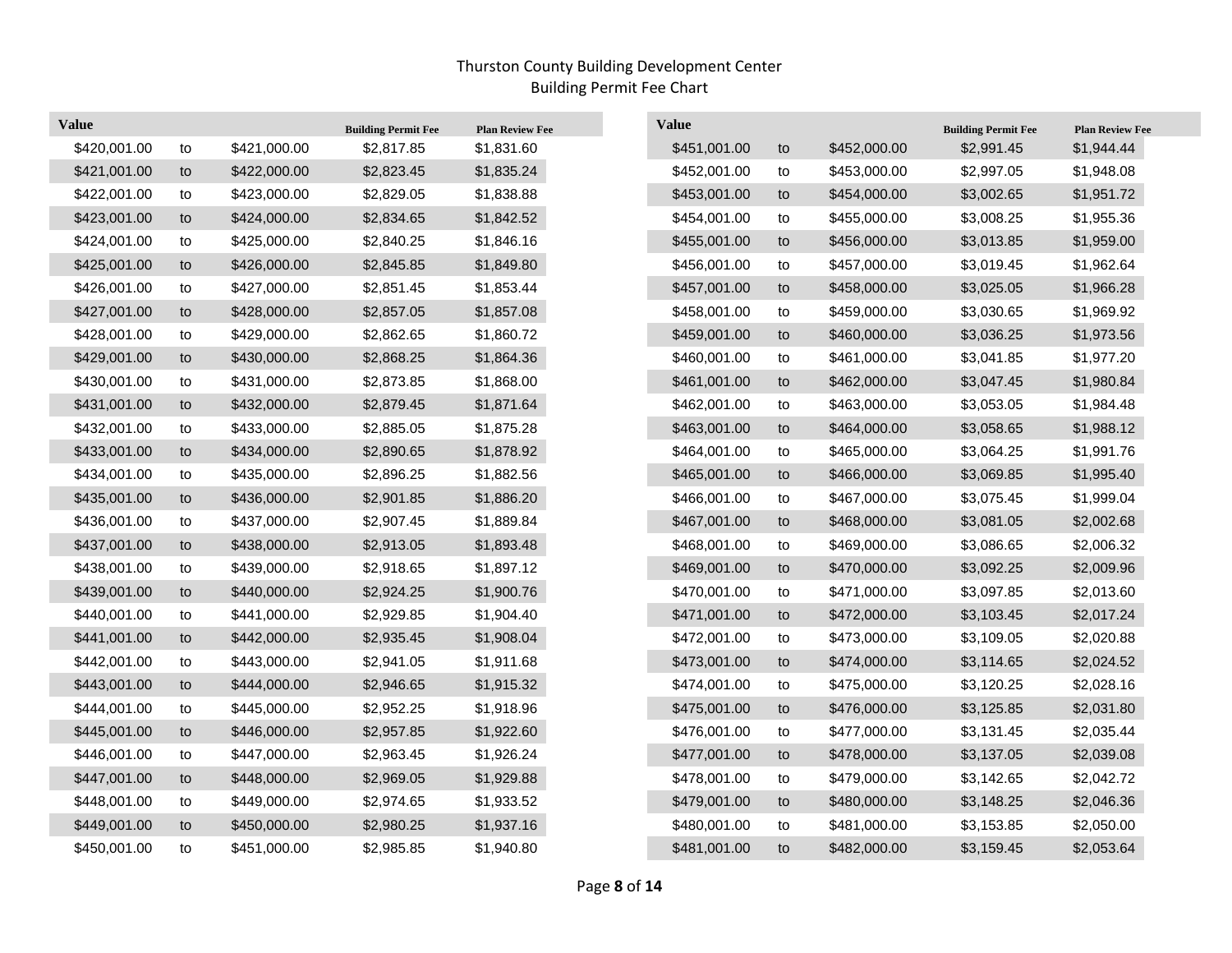| <b>Value</b> |    |              | <b>Building Permit Fee</b> | <b>Plan Review Fee</b> | <b>Value</b> |    |              | <b>Building Permit Fee</b> | <b>Plan Review Fee</b> |
|--------------|----|--------------|----------------------------|------------------------|--------------|----|--------------|----------------------------|------------------------|
| \$482,001.00 | to | \$483,000.00 | \$3,165.05                 | \$2,057.28             | \$513,001.00 | to | \$514,000.00 | \$3,326.75                 | \$2,162.39             |
| \$483,001.00 | to | \$484,000.00 | \$3,170.65                 | \$2,060.92             | \$514,001.00 | to | \$515,000.00 | \$3,331.50                 | \$2,165.48             |
| \$484,001.00 | to | \$485,000.00 | \$3,176.25                 | \$2,064.56             | \$515,001.00 | to | \$516,000.00 | \$3,336.25                 | \$2,168.56             |
| \$485,001.00 | to | \$486,000.00 | \$3,181.85                 | \$2,068.20             | \$516,001.00 | to | \$517,000.00 | \$3,341.00                 | \$2,171.65             |
| \$486,001.00 | to | \$487,000.00 | \$3,187.45                 | \$2,071.84             | \$517,001.00 | to | \$518,000.00 | \$3,345.75                 | \$2,174.74             |
| \$487,001.00 | to | \$488,000.00 | \$3,193.05                 | \$2,075.48             | \$518,001.00 | to | \$519,000.00 | \$3,350.50                 | \$2,177.83             |
| \$488,001.00 | to | \$489,000.00 | \$3,198.65                 | \$2,079.12             | \$519,001.00 | to | \$520,000.00 | \$3,355.25                 | \$2,180.91             |
| \$489,001.00 | to | \$490,000.00 | \$3,204.25                 | \$2,082.76             | \$520,001.00 | to | \$521,000.00 | \$3,360.00                 | \$2,184.00             |
| \$490,001.00 | to | \$491,000.00 | \$3,209.85                 | \$2,086.40             | \$521,001.00 | to | \$522,000.00 | \$3,364.75                 | \$2,187.09             |
| \$491,001.00 | to | \$492,000.00 | \$3,215.45                 | \$2,090.04             | \$522,001.00 | to | \$523,000.00 | \$3,369.50                 | \$2,190.18             |
| \$492,001.00 | to | \$493,000.00 | \$3,221.05                 | \$2,093.68             | \$523,001.00 | to | \$524,000.00 | \$3,374.25                 | \$2,193.26             |
| \$493,001.00 | to | \$494,000.00 | \$3,226.65                 | \$2,097.32             | \$524,001.00 | to | \$525,000.00 | \$3,379.00                 | \$2,196.35             |
| \$494,001.00 | to | \$495,000.00 | \$3,232.25                 | \$2,100.96             | \$525,001.00 | to | \$526,000.00 | \$3,383.75                 | \$2,199.44             |
| \$495,001.00 | to | \$496,000.00 | \$3,237.85                 | \$2,104.60             | \$526,001.00 | to | \$527,000.00 | \$3,388.50                 | \$2,202.53             |
| \$496,001.00 | to | \$497,000.00 | \$3,243.45                 | \$2,108.24             | \$527,001.00 | to | \$528,000.00 | \$3,393.25                 | \$2,205.61             |
| \$497,001.00 | to | \$498,000.00 | \$3,249.05                 | \$2,111.88             | \$528,001.00 | to | \$529,000.00 | \$3,398.00                 | \$2,208.70             |
| \$498,001.00 | to | \$499,000.00 | \$3,254.65                 | \$2,115.52             | \$529,001.00 | to | \$530,000.00 | \$3,402.75                 | \$2,211.79             |
| \$499,001.00 | to | \$500,000.00 | \$3,260.25                 | \$2,119.16             | \$530,001.00 | to | \$531,000.00 | \$3,407.50                 | \$2,214.88             |
| \$500,001.00 | to | \$501,000.00 | \$3,265.00                 | \$2,122.25             | \$531,001.00 | to | \$532,000.00 | \$3,412.25                 | \$2,217.96             |
| \$501,001.00 | to | \$502,000.00 | \$3,269.75                 | \$2,125.34             | \$532,001.00 | to | \$533,000.00 | \$3,417.00                 | \$2,221.05             |
| \$502,001.00 | to | \$503,000.00 | \$3,274.50                 | \$2,128.43             | \$533,001.00 | to | \$534,000.00 | \$3,421.75                 | \$2,224.14             |
| \$503,001.00 | to | \$504,000.00 | \$3,279.25                 | \$2,131.51             | \$534,001.00 | to | \$535,000.00 | \$3,426.50                 | \$2,227.23             |
| \$504,001.00 | to | \$505,000.00 | \$3,284.00                 | \$2,134.60             | \$535,001.00 | to | \$536,000.00 | \$3,431.25                 | \$2,230.31             |
| \$505,001.00 | to | \$506,000.00 | \$3,288.75                 | \$2,137.69             | \$536,001.00 | to | \$537,000.00 | \$3,436.00                 | \$2,233.40             |
| \$506,001.00 | to | \$507,000.00 | \$3,293.50                 | \$2,140.78             | \$537,001.00 | to | \$538,000.00 | \$3,440.75                 | \$2,236.49             |
| \$507,001.00 | to | \$508,000.00 | \$3,298.25                 | \$2,143.86             | \$538,001.00 | to | \$539,000.00 | \$3,445.50                 | \$2,239.58             |
| \$508,001.00 | to | \$509,000.00 | \$3,303.00                 | \$2,146.95             | \$539,001.00 | to | \$540,000.00 | \$3,450.25                 | \$2,242.66             |
| \$509,001.00 | to | \$510,000.00 | \$3,307.75                 | \$2,150.04             | \$540,001.00 | to | \$541,000.00 | \$3,455.00                 | \$2,245.75             |
| \$510,001.00 | to | \$511,000.00 | \$3,312.50                 | \$2,153.13             | \$541,001.00 | to | \$542,000.00 | \$3,459.75                 | \$2,248.84             |
| \$511,001.00 | to | \$512,000.00 | \$3,317.25                 | \$2,156.21             | \$542,001.00 | to | \$543,000.00 | \$3,464.50                 | \$2,251.93             |
| \$512,001.00 | to | \$513,000.00 | \$3,322.00                 | \$2,159.30             | \$543,001.00 | to | \$544,000.00 | \$3,469.25                 | \$2,255.01             |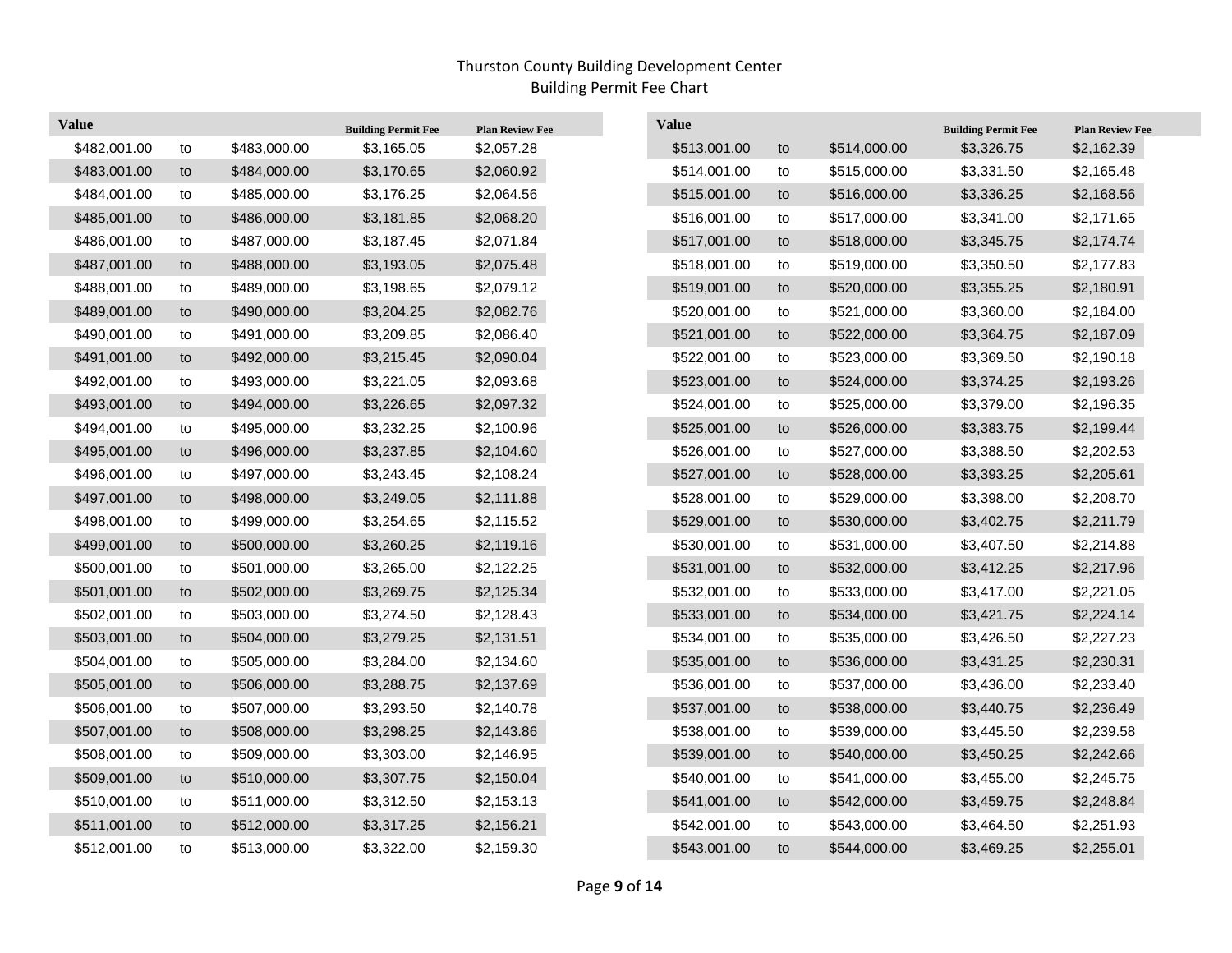| <b>Value</b> |    |              | <b>Building Permit Fee</b> | <b>Plan Review Fee</b> | <b>Value</b> |            |              | <b>Building Permit Fee</b> | <b>Plan Review Fee</b> |
|--------------|----|--------------|----------------------------|------------------------|--------------|------------|--------------|----------------------------|------------------------|
| \$544,001.00 | to | \$545,000.00 | \$3,474.00                 | \$2,258.10             | \$575,001.00 | to         | \$576,000.00 | \$3,621.25                 | \$2,353.81             |
| \$545,001.00 | to | \$546,000.00 | \$3,478.75                 | \$2,261.19             | \$576,001.00 | to         | \$577,000.00 | \$3,626.00                 | \$2,356.90             |
| \$546,001.00 | to | \$547,000.00 | \$3,483.50                 | \$2,264.28             | \$577,001.00 | to         | \$578,000.00 | \$3,630.75                 | \$2,359.99             |
| \$547,001.00 | to | \$548,000.00 | \$3,488.25                 | \$2,267.36             | \$578,001.00 | to         | \$579,000.00 | \$3,635.50                 | \$2,363.08             |
| \$548,001.00 | to | \$549,000.00 | \$3,493.00                 | \$2,270.45             | \$579,001.00 | to         | \$580,000.00 | \$3,640.25                 | \$2,366.16             |
| \$549,001.00 | to | \$550,000.00 | \$3,497.75                 | \$2,273.54             | \$580,001.00 | to         | \$581,000.00 | \$3,645.00                 | \$2,369.25             |
| \$550,001.00 | to | \$551,000.00 | \$3,502.50                 | \$2,276.63             | \$581,001.00 | to         | \$582,000.00 | \$3,649.75                 | \$2,372.34             |
| \$551,001.00 | to | \$552,000.00 | \$3,507.25                 | \$2,279.71             | \$582,001.00 | to         | \$583,000.00 | \$3,654.50                 | \$2,375.43             |
| \$552,001.00 | to | \$553,000.00 | \$3,512.00                 | \$2,282.80             | \$583,001.00 | to         | \$584,000.00 | \$3,659.25                 | \$2,378.51             |
| \$553,001.00 | to | \$554,000.00 | \$3,516.75                 | \$2,285.89             | \$584,001.00 | to         | \$585,000.00 | \$3,664.00                 | \$2,381.60             |
| \$554,001.00 | to | \$555,000.00 | \$3,521.50                 | \$2,288.98             | \$585,001.00 | to         | \$586,000.00 | \$3,668.75                 | \$2,384.69             |
| \$555,001.00 | to | \$556,000.00 | \$3,526.25                 | \$2,292.06             | \$586,001.00 | ${\sf to}$ | \$587,000.00 | \$3,673.50                 | \$2,387.78             |
| \$556,001.00 | to | \$557,000.00 | \$3,531.00                 | \$2,295.15             | \$587,001.00 | to         | \$588,000.00 | \$3,678.25                 | \$2,390.86             |
| \$557,001.00 | to | \$558,000.00 | \$3,535.75                 | \$2,298.24             | \$588,001.00 | to         | \$589,000.00 | \$3,683.00                 | \$2,393.95             |
| \$558,001.00 | to | \$559,000.00 | \$3,540.50                 | \$2,301.33             | \$589,001.00 | to         | \$590,000.00 | \$3,687.75                 | \$2,397.04             |
| \$559,001.00 | to | \$560,000.00 | \$3,545.25                 | \$2,304.41             | \$590,001.00 | to         | \$591,000.00 | \$3,692.50                 | \$2,400.13             |
| \$560,001.00 | to | \$561,000.00 | \$3,550.00                 | \$2,307.50             | \$591,001.00 | to         | \$592,000.00 | \$3,697.25                 | \$2,403.21             |
| \$561,001.00 | to | \$562,000.00 | \$3,554.75                 | \$2,310.59             | \$592,001.00 | ${\sf to}$ | \$593,000.00 | \$3,702.00                 | \$2,406.30             |
| \$562,001.00 | to | \$563,000.00 | \$3,559.50                 | \$2,313.68             | \$593,001.00 | to         | \$594,000.00 | \$3,706.75                 | \$2,409.39             |
| \$563,001.00 | to | \$564,000.00 | \$3,564.25                 | \$2,316.76             | \$594,001.00 | to         | \$595,000.00 | \$3,711.50                 | \$2,412.48             |
| \$564,001.00 | to | \$565,000.00 | \$3,569.00                 | \$2,319.85             | \$595,001.00 | to         | \$596,000.00 | \$3,716.25                 | \$2,415.56             |
| \$565,001.00 | to | \$566,000.00 | \$3,573.75                 | \$2,322.94             | \$596,001.00 | to         | \$597,000.00 | \$3,721.00                 | \$2,418.65             |
| \$566,001.00 | to | \$567,000.00 | \$3,578.50                 | \$2,326.03             | \$597,001.00 | to         | \$598,000.00 | \$3,725.75                 | \$2,421.74             |
| \$567,001.00 | to | \$568,000.00 | \$3,583.25                 | \$2,329.11             | \$598,001.00 | ${\sf to}$ | \$599,000.00 | \$3,730.50                 | \$2,424.83             |
| \$568,001.00 | to | \$569,000.00 | \$3,588.00                 | \$2,332.20             | \$599,001.00 | to         | \$600,000.00 | \$3,735.25                 | \$2,427.91             |
| \$569,001.00 | to | \$570,000.00 | \$3,592.75                 | \$2,335.29             | \$600,001.00 | to         | \$601,000.00 | \$3,740.00                 | \$2,431.00             |
| \$570,001.00 | to | \$571,000.00 | \$3,597.50                 | \$2,338.38             | \$601,001.00 | to         | \$602,000.00 | \$3,744.75                 | \$2,434.09             |
| \$571,001.00 | to | \$572,000.00 | \$3,602.25                 | \$2,341.46             | \$602,001.00 | to         | \$603,000.00 | \$3,749.50                 | \$2,437.18             |
| \$572,001.00 | to | \$573,000.00 | \$3,607.00                 | \$2,344.55             | \$603,001.00 | to         | \$604,000.00 | \$3,754.25                 | \$2,440.26             |
| \$573,001.00 | to | \$574,000.00 | \$3,611.75                 | \$2,347.64             | \$604,001.00 | to         | \$605,000.00 | \$3,759.00                 | \$2,443.35             |
| \$574,001.00 | to | \$575,000.00 | \$3,616.50                 | \$2,350.73             | \$605,001.00 | to         | \$606,000.00 | \$3,763.75                 | \$2,446.44             |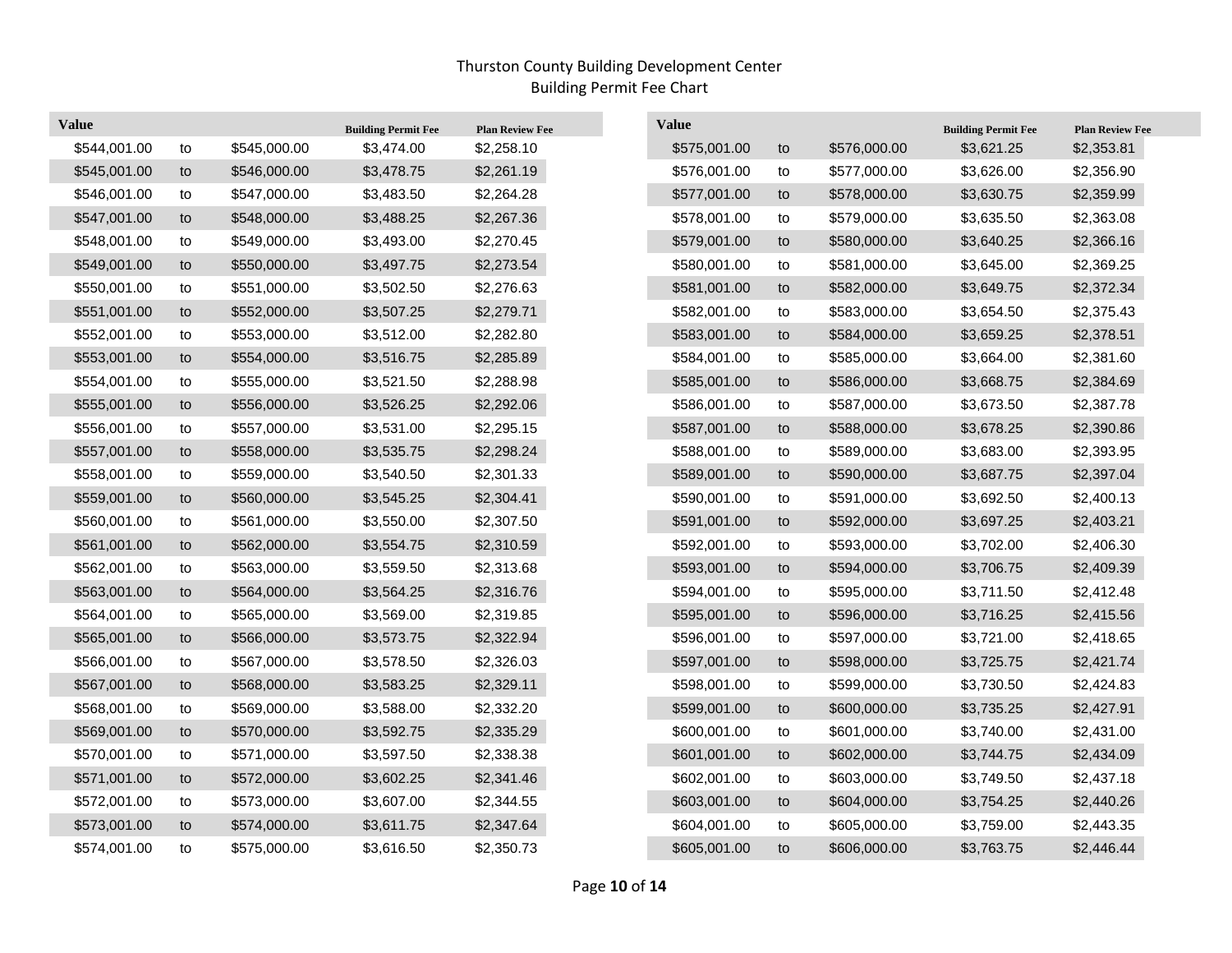| <b>Value</b> |    |              | <b>Building Permit Fee</b> | <b>Plan Review Fee</b> | <b>Value</b> |    |              | <b>Building Permit Fee</b> | <b>Plan Review Fee</b> |
|--------------|----|--------------|----------------------------|------------------------|--------------|----|--------------|----------------------------|------------------------|
| \$606,001.00 | to | \$607,000.00 | \$3,768.50                 | \$2,449.53             | \$637,001.00 | to | \$638,000.00 | \$3,915.75                 | \$2,545.24             |
| \$607,001.00 | to | \$608,000.00 | \$3,773.25                 | \$2,452.61             | \$638,001.00 | to | \$639,000.00 | \$3,920.50                 | \$2,548.33             |
| \$608,001.00 | to | \$609,000.00 | \$3,778.00                 | \$2,455.70             | \$639,001.00 | to | \$640,000.00 | \$3,925.25                 | \$2,551.41             |
| \$609,001.00 | to | \$610,000.00 | \$3,782.75                 | \$2,458.79             | \$640,001.00 | to | \$641,000.00 | \$3,930.00                 | \$2,554.50             |
| \$610,001.00 | to | \$611,000.00 | \$3,787.50                 | \$2,461.88             | \$641,001.00 | to | \$642,000.00 | \$3,934.75                 | \$2,557.59             |
| \$611,001.00 | to | \$612,000.00 | \$3,792.25                 | \$2,464.96             | \$642,001.00 | to | \$643,000.00 | \$3,939.50                 | \$2,560.68             |
| \$612,001.00 | to | \$613,000.00 | \$3,797.00                 | \$2,468.05             | \$643,001.00 | to | \$644,000.00 | \$3,944.25                 | \$2,563.76             |
| \$613,001.00 | to | \$614,000.00 | \$3,801.75                 | \$2,471.14             | \$644,001.00 | to | \$645,000.00 | \$3,949.00                 | \$2,566.85             |
| \$614,001.00 | to | \$615,000.00 | \$3,806.50                 | \$2,474.23             | \$645,001.00 | to | \$646,000.00 | \$3,953.75                 | \$2,569.94             |
| \$615,001.00 | to | \$616,000.00 | \$3,811.25                 | \$2,477.31             | \$646,001.00 | to | \$647,000.00 | \$3,958.50                 | \$2,573.03             |
| \$616,001.00 | to | \$617,000.00 | \$3,816.00                 | \$2,480.40             | \$647,001.00 | to | \$648,000.00 | \$3,963.25                 | \$2,576.11             |
| \$617,001.00 | to | \$618,000.00 | \$3,820.75                 | \$2,483.49             | \$648,001.00 | to | \$649,000.00 | \$3,968.00                 | \$2,579.20             |
| \$618,001.00 | to | \$619,000.00 | \$3,825.50                 | \$2,486.58             | \$649,001.00 | to | \$650,000.00 | \$3,972.75                 | \$2,582.29             |
| \$619,001.00 | to | \$620,000.00 | \$3,830.25                 | \$2,489.66             | \$650,001.00 | to | \$651,000.00 | \$3,977.50                 | \$2,585.38             |
| \$620,001.00 | to | \$621,000.00 | \$3,835.00                 | \$2,492.75             | \$651,001.00 | to | \$652,000.00 | \$3,982.25                 | \$2,588.46             |
| \$621,001.00 | to | \$622,000.00 | \$3,839.75                 | \$2,495.84             | \$652,001.00 | to | \$653,000.00 | \$3,987.00                 | \$2,591.55             |
| \$622,001.00 | to | \$623,000.00 | \$3,844.50                 | \$2,498.93             | \$653,001.00 | to | \$654,000.00 | \$3,991.75                 | \$2,594.64             |
| \$623,001.00 | to | \$624,000.00 | \$3,849.25                 | \$2,502.01             | \$654,001.00 | to | \$655,000.00 | \$3,996.50                 | \$2,597.73             |
| \$624,001.00 | to | \$625,000.00 | \$3,854.00                 | \$2,505.10             | \$655,001.00 | to | \$656,000.00 | \$4,001.25                 | \$2,600.81             |
| \$625,001.00 | to | \$626,000.00 | \$3,858.75                 | \$2,508.19             | \$656,001.00 | to | \$657,000.00 | \$4,006.00                 | \$2,603.90             |
| \$626,001.00 | to | \$627,000.00 | \$3,863.50                 | \$2,511.28             | \$657,001.00 | to | \$658,000.00 | \$4,010.75                 | \$2,606.99             |
| \$627,001.00 | to | \$628,000.00 | \$3,868.25                 | \$2,514.36             | \$658,001.00 | to | \$659,000.00 | \$4,015.50                 | \$2,610.08             |
| \$628,001.00 | to | \$629,000.00 | \$3,873.00                 | \$2,517.45             | \$659,001.00 | to | \$660,000.00 | \$4,020.25                 | \$2,613.16             |
| \$629,001.00 | to | \$630,000.00 | \$3,877.75                 | \$2,520.54             | \$660,001.00 | to | \$661,000.00 | \$4,025.00                 | \$2,616.25             |
| \$630,001.00 | to | \$631,000.00 | \$3,882.50                 | \$2,523.63             | \$661,001.00 | to | \$662,000.00 | \$4,029.75                 | \$2,619.34             |
| \$631,001.00 | to | \$632,000.00 | \$3,887.25                 | \$2,526.71             | \$662,001.00 | to | \$663,000.00 | \$4,034.50                 | \$2,622.43             |
| \$632,001.00 | to | \$633,000.00 | \$3,892.00                 | \$2,529.80             | \$663,001.00 | to | \$664,000.00 | \$4,039.25                 | \$2,625.51             |
| \$633,001.00 | to | \$634,000.00 | \$3,896.75                 | \$2,532.89             | \$664,001.00 | to | \$665,000.00 | \$4,044.00                 | \$2,628.60             |
| \$634,001.00 | to | \$635,000.00 | \$3,901.50                 | \$2,535.98             | \$665,001.00 | to | \$666,000.00 | \$4,048.75                 | \$2,631.69             |
| \$635,001.00 | to | \$636,000.00 | \$3,906.25                 | \$2,539.06             | \$666,001.00 | to | \$667,000.00 | \$4,053.50                 | \$2,634.78             |
| \$636,001.00 | to | \$637,000.00 | \$3,911.00                 | \$2,542.15             | \$667,001.00 | to | \$668,000.00 | \$4,058.25                 | \$2,637.86             |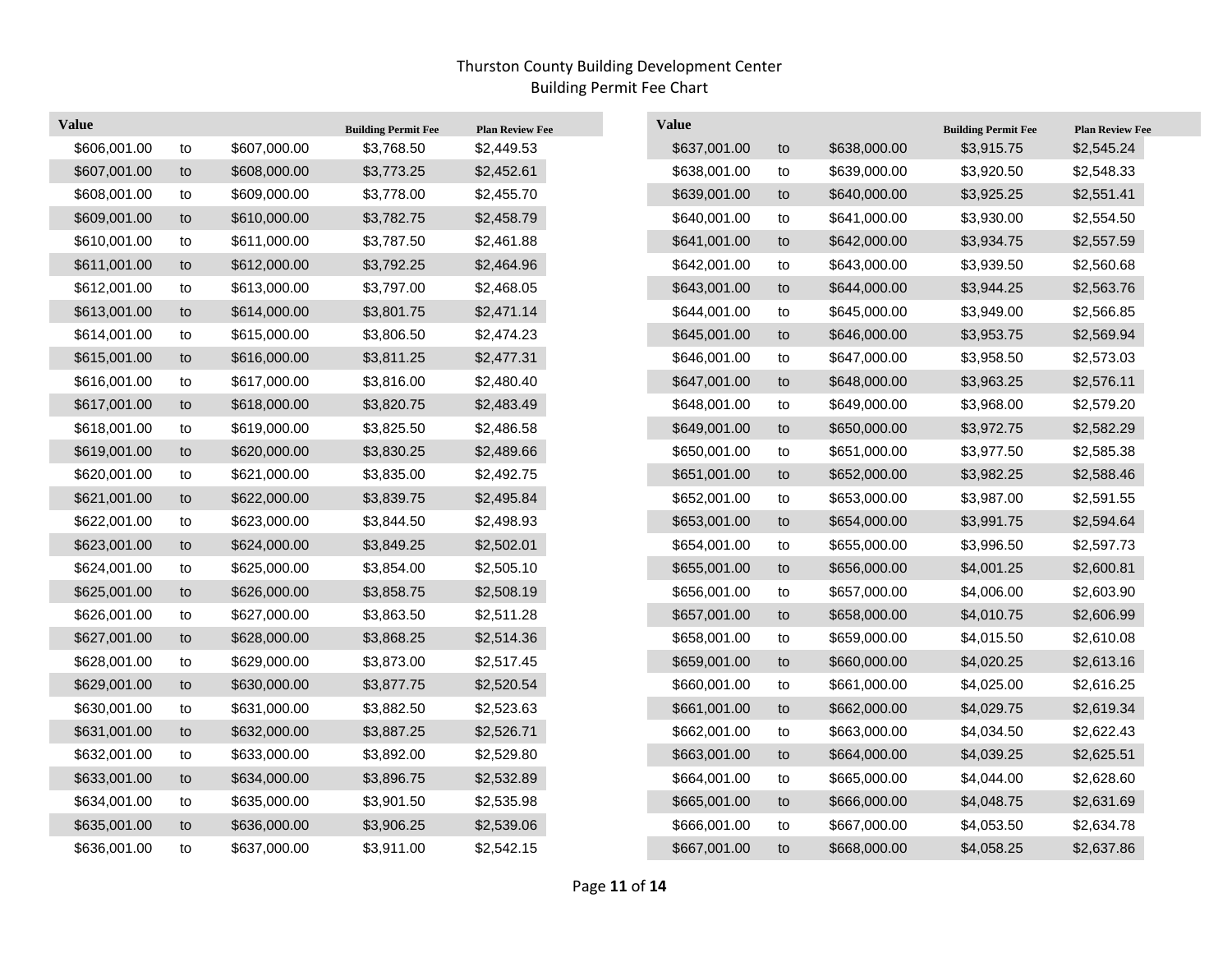| <b>Value</b> |    |              | <b>Building Permit Fee</b> | <b>Plan Review Fee</b> | <b>Value</b> |    |              | <b>Building Permit Fee</b> | <b>Plan Review Fee</b> |
|--------------|----|--------------|----------------------------|------------------------|--------------|----|--------------|----------------------------|------------------------|
| \$668,001.00 | to | \$669,000.00 | \$4,063.00                 | \$2,640.95             | \$699,001.00 | to | \$700,000.00 | \$4,210.25                 | \$2,736.66             |
| \$669,001.00 | to | \$670,000.00 | \$4,067.75                 | \$2,644.04             | \$700,001.00 | to | \$701,000.00 | \$4,215.00                 | \$2,739.75             |
| \$670,001.00 | to | \$671,000.00 | \$4,072.50                 | \$2,647.13             | \$701,001.00 | to | \$702,000.00 | \$4,219.75                 | \$2,742.84             |
| \$671,001.00 | to | \$672,000.00 | \$4,077.25                 | \$2,650.21             | \$702,001.00 | to | \$703,000.00 | \$4,224.50                 | \$2,745.93             |
| \$672,001.00 | to | \$673,000.00 | \$4,082.00                 | \$2,653.30             | \$703,001.00 | to | \$704,000.00 | \$4,229.25                 | \$2,749.01             |
| \$673,001.00 | to | \$674,000.00 | \$4,086.75                 | \$2,656.39             | \$704,001.00 | to | \$705,000.00 | \$4,234.00                 | \$2,752.10             |
| \$674,001.00 | to | \$675,000.00 | \$4,091.50                 | \$2,659.48             | \$705,001.00 | to | \$706,000.00 | \$4,238.75                 | \$2,755.19             |
| \$675,001.00 | to | \$676,000.00 | \$4,096.25                 | \$2,662.56             | \$706,001.00 | to | \$707,000.00 | \$4,243.50                 | \$2,758.28             |
| \$676,001.00 | to | \$677,000.00 | \$4,101.00                 | \$2,665.65             | \$707,001.00 | to | \$708,000.00 | \$4,248.25                 | \$2,761.36             |
| \$677,001.00 | to | \$678,000.00 | \$4,105.75                 | \$2,668.74             | \$708,001.00 | to | \$709,000.00 | \$4,253.00                 | \$2,764.45             |
| \$678,001.00 | to | \$679,000.00 | \$4,110.50                 | \$2,671.83             | \$709,001.00 | to | \$710,000.00 | \$4,257.75                 | \$2,767.54             |
| \$679,001.00 | to | \$680,000.00 | \$4,115.25                 | \$2,674.91             | \$710,001.00 | to | \$711,000.00 | \$4,262.50                 | \$2,770.63             |
| \$680,001.00 | to | \$681,000.00 | \$4,120.00                 | \$2,678.00             | \$711,001.00 | to | \$712,000.00 | \$4,267.25                 | \$2,773.71             |
| \$681,001.00 | to | \$682,000.00 | \$4,124.75                 | \$2,681.09             | \$712,001.00 | to | \$713,000.00 | \$4,272.00                 | \$2,776.80             |
| \$682,001.00 | to | \$683,000.00 | \$4,129.50                 | \$2,684.18             | \$713,001.00 | to | \$714,000.00 | \$4,276.75                 | \$2,779.89             |
| \$683,001.00 | to | \$684,000.00 | \$4,134.25                 | \$2,687.26             | \$714,001.00 | to | \$715,000.00 | \$4,281.50                 | \$2,782.98             |
| \$684,001.00 | to | \$685,000.00 | \$4,139.00                 | \$2,690.35             | \$715,001.00 | to | \$716,000.00 | \$4,286.25                 | \$2,786.06             |
| \$685,001.00 | to | \$686,000.00 | \$4,143.75                 | \$2,693.44             | \$716,001.00 | to | \$717,000.00 | \$4,291.00                 | \$2,789.15             |
| \$686,001.00 | to | \$687,000.00 | \$4,148.50                 | \$2,696.53             | \$717,001.00 | to | \$718,000.00 | \$4,295.75                 | \$2,792.24             |
| \$687,001.00 | to | \$688,000.00 | \$4,153.25                 | \$2,699.61             | \$718,001.00 | to | \$719,000.00 | \$4,300.50                 | \$2,795.33             |
| \$688,001.00 | to | \$689,000.00 | \$4,158.00                 | \$2,702.70             | \$719,001.00 | to | \$720,000.00 | \$4,305.25                 | \$2,798.41             |
| \$689,001.00 | to | \$690,000.00 | \$4,162.75                 | \$2,705.79             | \$720,001.00 | to | \$721,000.00 | \$4,310.00                 | \$2,801.50             |
| \$690,001.00 | to | \$691,000.00 | \$4,167.50                 | \$2,708.88             | \$721,001.00 | to | \$722,000.00 | \$4,314.75                 | \$2,804.59             |
| \$691,001.00 | to | \$692,000.00 | \$4,172.25                 | \$2,711.96             | \$722,001.00 | to | \$723,000.00 | \$4,319.50                 | \$2,807.68             |
| \$692,001.00 | to | \$693,000.00 | \$4,177.00                 | \$2,715.05             | \$723,001.00 | to | \$724,000.00 | \$4,324.25                 | \$2,810.76             |
| \$693,001.00 | to | \$694,000.00 | \$4,181.75                 | \$2,718.14             | \$724,001.00 | to | \$725,000.00 | \$4,329.00                 | \$2,813.85             |
| \$694,001.00 | to | \$695,000.00 | \$4,186.50                 | \$2,721.23             | \$725,001.00 | to | \$726,000.00 | \$4,333.75                 | \$2,816.94             |
| \$695,001.00 | to | \$696,000.00 | \$4,191.25                 | \$2,724.31             | \$726,001.00 | to | \$727,000.00 | \$4,338.50                 | \$2,820.03             |
| \$696,001.00 | to | \$697,000.00 | \$4,196.00                 | \$2,727.40             | \$727,001.00 | to | \$728,000.00 | \$4,343.25                 | \$2,823.11             |
| \$697,001.00 | to | \$698,000.00 | \$4,200.75                 | \$2,730.49             | \$728,001.00 | to | \$729,000.00 | \$4,348.00                 | \$2,826.20             |
| \$698,001.00 | to | \$699,000.00 | \$4,205.50                 | \$2,733.58             | \$729,001.00 | to | \$730,000.00 | \$4,352.75                 | \$2,829.29             |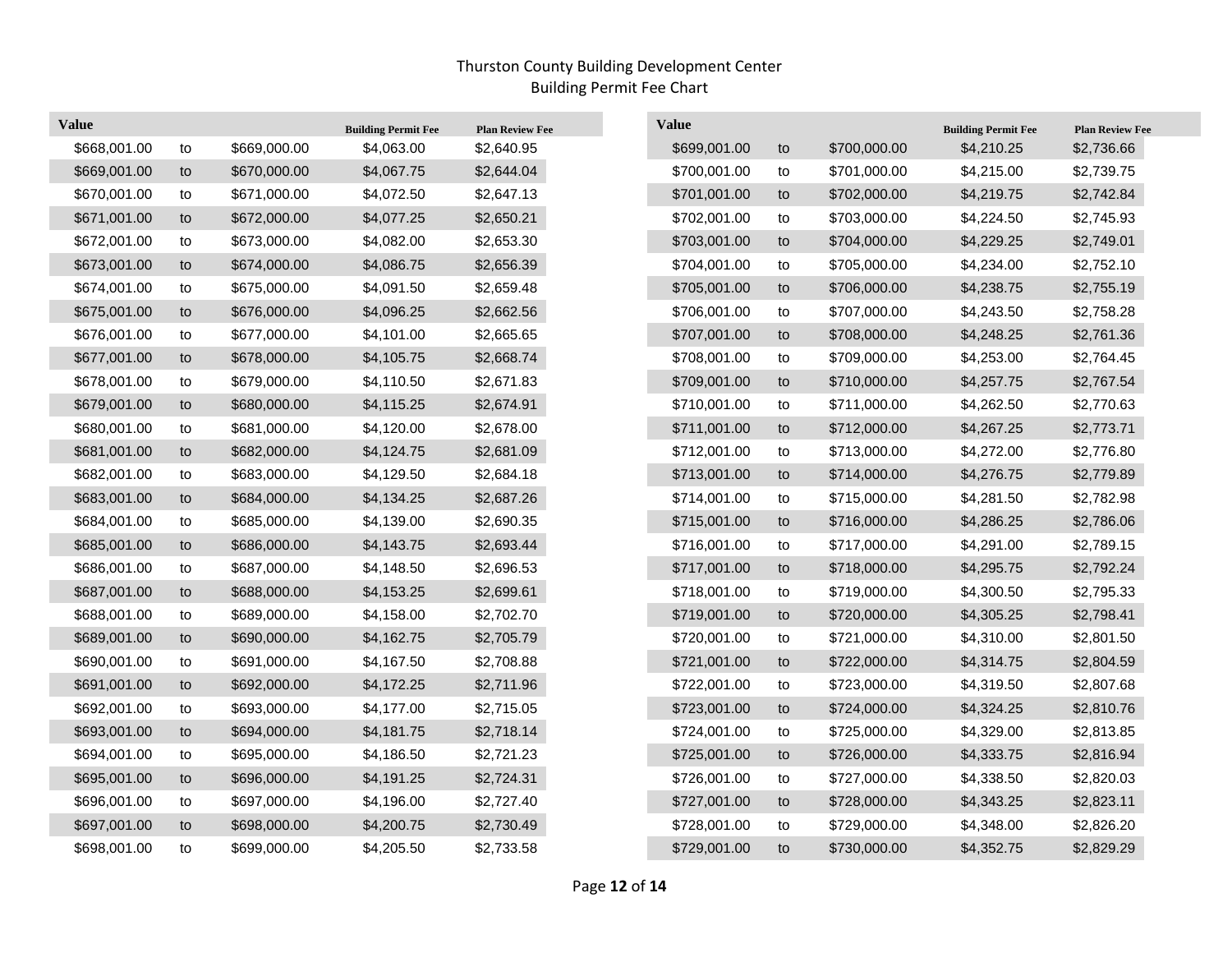| <b>Value</b> |    |              | <b>Building Permit Fee</b> | <b>Plan Review Fee</b> | <b>Value</b> |            |              | <b>Building Permit Fee</b> | <b>Plan Review Fee</b> |
|--------------|----|--------------|----------------------------|------------------------|--------------|------------|--------------|----------------------------|------------------------|
| \$730,001.00 | to | \$731,000.00 | \$4,357.50                 | \$2,832.38             | \$761,001.00 | to         | \$762,000.00 | \$4,504.75                 | \$2,928.09             |
| \$731,001.00 | to | \$732,000.00 | \$4,362.25                 | \$2,835.46             | \$762,001.00 | to         | \$763,000.00 | \$4,509.50                 | \$2,931.18             |
| \$732,001.00 | to | \$733,000.00 | \$4,367.00                 | \$2,838.55             | \$763,001.00 | to         | \$764,000.00 | \$4,514.25                 | \$2,934.26             |
| \$733,001.00 | to | \$734,000.00 | \$4,371.75                 | \$2,841.64             | \$764,001.00 | to         | \$765,000.00 | \$4,519.00                 | \$2,937.35             |
| \$734,001.00 | to | \$735,000.00 | \$4,376.50                 | \$2,844.73             | \$765,001.00 | to         | \$766,000.00 | \$4,523.75                 | \$2,940.44             |
| \$735,001.00 | to | \$736,000.00 | \$4,381.25                 | \$2,847.81             | \$766,001.00 | to         | \$767,000.00 | \$4,528.50                 | \$2,943.53             |
| \$736,001.00 | to | \$737,000.00 | \$4,386.00                 | \$2,850.90             | \$767,001.00 | to         | \$768,000.00 | \$4,533.25                 | \$2,946.61             |
| \$737,001.00 | to | \$738,000.00 | \$4,390.75                 | \$2,853.99             | \$768,001.00 | ${\sf to}$ | \$769,000.00 | \$4,538.00                 | \$2,949.70             |
| \$738,001.00 | to | \$739,000.00 | \$4,395.50                 | \$2,857.08             | \$769,001.00 | to         | \$770,000.00 | \$4,542.75                 | \$2,952.79             |
| \$739,001.00 | to | \$740,000.00 | \$4,400.25                 | \$2,860.16             | \$770,001.00 | to         | \$771,000.00 | \$4,547.50                 | \$2,955.88             |
| \$740,001.00 | to | \$741,000.00 | \$4,405.00                 | \$2,863.25             | \$771,001.00 | to         | \$772,000.00 | \$4,552.25                 | \$2,958.96             |
| \$741,001.00 | to | \$742,000.00 | \$4,409.75                 | \$2,866.34             | \$772,001.00 | to         | \$773,000.00 | \$4,557.00                 | \$2,962.05             |
| \$742,001.00 | to | \$743,000.00 | \$4,414.50                 | \$2,869.43             | \$773,001.00 | to         | \$774,000.00 | \$4,561.75                 | \$2,965.14             |
| \$743,001.00 | to | \$744,000.00 | \$4,419.25                 | \$2,872.51             | \$774,001.00 | to         | \$775,000.00 | \$4,566.50                 | \$2,968.23             |
| \$744,001.00 | to | \$745,000.00 | \$4,424.00                 | \$2,875.60             | \$775,001.00 | to         | \$776,000.00 | \$4,571.25                 | \$2,971.31             |
| \$745,001.00 | to | \$746,000.00 | \$4,428.75                 | \$2,878.69             | \$776,001.00 | to         | \$777,000.00 | \$4,576.00                 | \$2,974.40             |
| \$746,001.00 | to | \$747,000.00 | \$4,433.50                 | \$2,881.78             | \$777,001.00 | to         | \$778,000.00 | \$4,580.75                 | \$2,977.49             |
| \$747,001.00 | to | \$748,000.00 | \$4,438.25                 | \$2,884.86             | \$778,001.00 | to         | \$779,000.00 | \$4,585.50                 | \$2,980.58             |
| \$748,001.00 | to | \$749,000.00 | \$4,443.00                 | \$2,887.95             | \$779,001.00 | to         | \$780,000.00 | \$4,590.25                 | \$2,983.66             |
| \$749,001.00 | to | \$750,000.00 | \$4,447.75                 | \$2,891.04             | \$780,001.00 | to         | \$781,000.00 | \$4,595.00                 | \$2,986.75             |
| \$750,001.00 | to | \$751,000.00 | \$4,452.50                 | \$2,894.13             | \$781,001.00 | to         | \$782,000.00 | \$4,599.75                 | \$2,989.84             |
| \$751,001.00 | to | \$752,000.00 | \$4,457.25                 | \$2,897.21             | \$782,001.00 | to         | \$783,000.00 | \$4,604.50                 | \$2,992.93             |
| \$752,001.00 | to | \$753,000.00 | \$4,462.00                 | \$2,900.30             | \$783,001.00 | to         | \$784,000.00 | \$4,609.25                 | \$2,996.01             |
| \$753,001.00 | to | \$754,000.00 | \$4,466.75                 | \$2,903.39             | \$784,001.00 | to         | \$785,000.00 | \$4,614.00                 | \$2,999.10             |
| \$754,001.00 | to | \$755,000.00 | \$4,471.50                 | \$2,906.48             | \$785,001.00 | to         | \$786,000.00 | \$4,618.75                 | \$3,002.19             |
| \$755,001.00 | to | \$756,000.00 | \$4,476.25                 | \$2,909.56             | \$786,001.00 | to         | \$787,000.00 | \$4,623.50                 | \$3,005.28             |
| \$756,001.00 | to | \$757,000.00 | \$4,481.00                 | \$2,912.65             | \$787,001.00 | to         | \$788,000.00 | \$4,628.25                 | \$3,008.36             |
| \$757,001.00 | to | \$758,000.00 | \$4,485.75                 | \$2,915.74             | \$788,001.00 | to         | \$789,000.00 | \$4,633.00                 | \$3,011.45             |
| \$758,001.00 | to | \$759,000.00 | \$4,490.50                 | \$2,918.83             | \$789,001.00 | to         | \$790,000.00 | \$4,637.75                 | \$3,014.54             |
| \$759,001.00 | to | \$760,000.00 | \$4,495.25                 | \$2,921.91             | \$790,001.00 | to         | \$791,000.00 | \$4,642.50                 | \$3,017.63             |
| \$760,001.00 | to | \$761,000.00 | \$4,500.00                 | \$2,925.00             | \$791,001.00 | to         | \$792,000.00 | \$4,647.25                 | \$3,020.71             |